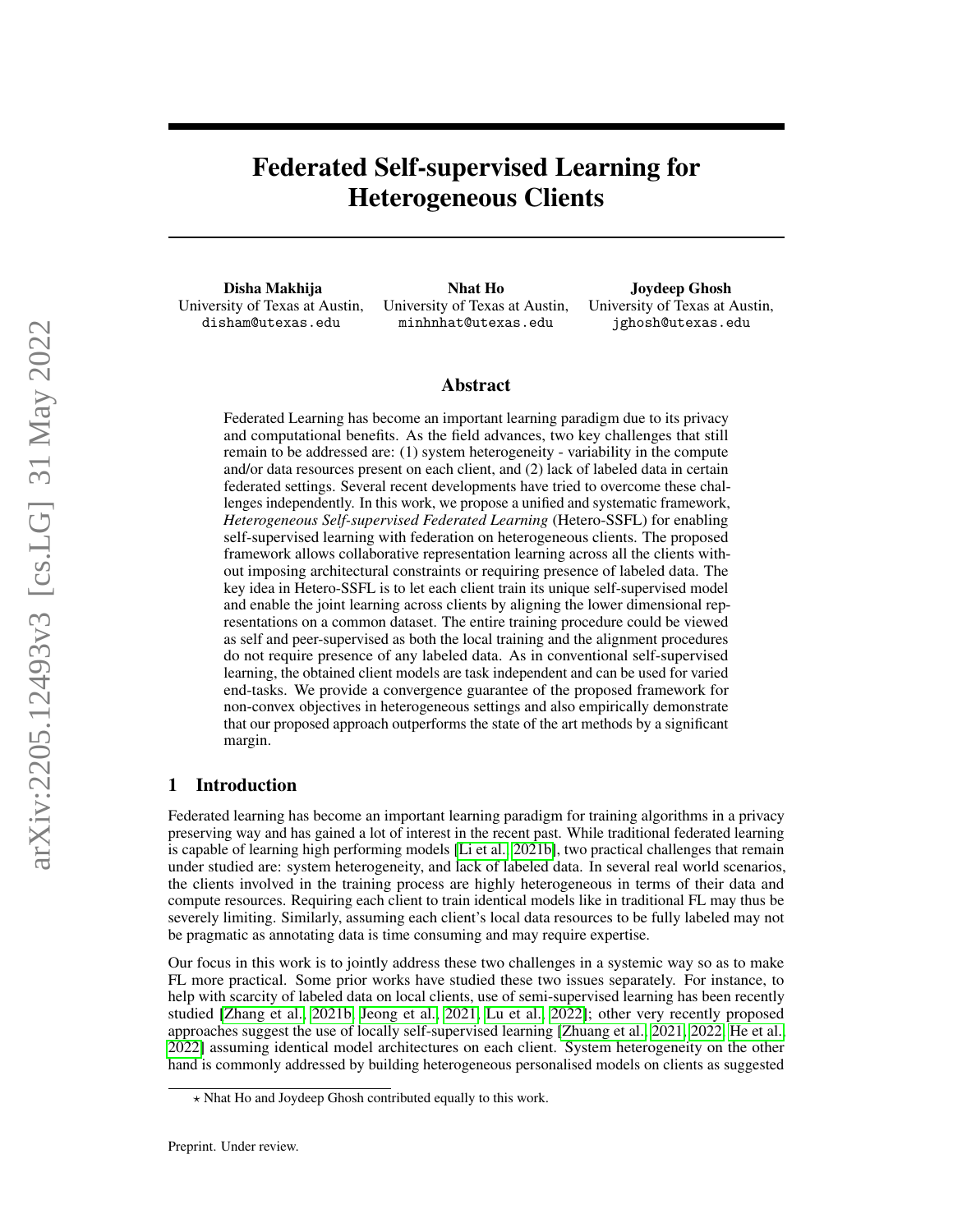in [\[Makhija et al., 2022,](#page-10-4) [Tan et al., 2022,](#page-11-0) [Jiang et al., 2020,](#page-10-5) [Fallah et al., 2020\]](#page-9-0) but all of these approaches assume the presence of fully labeled data on all of the clients.

Though the above mentioned approaches have shown promising results in dealing with both the problems in isolation, in certain real-world applications these two challenges need to be jointly addressed in a holistic way. For example, some of the key applications of FL in cross-silo settings are in healthcare systems where different hospitals may possess varying amounts of private medical images or in cross-device settings where end-devices such as sensors acquire loads of unlabeled data. In both these cases, the data can neither be centralised nor can undergo extensive annotations, moreover to expect each client (a hospital or a sensor in the above examples) to train local models of identical capacities will be highly inhibiting.

In this work, we circumvent these problems by proposing a new framework that allows clients to train self-supervised models with unique (locally tuned) structures while still using the learnings from other clients in the network, in an architecture agnostic way. To achieve this, we add a proximal term to each client's loss function that helps in aligning the learnt lower dimensional representations (aka embeddings) across clients. This way of transferring and acquiring global knowledge allows variability in client model architectures while keeping the entire learning process independent of labeled training data. Furthermore, we use a kernel based distance metric for proximity calculation which provides much more flexibility to the clients in defining their own lower dimensional space without any constraints. To the best of our knowledge, this is the first work that studies collaborative unsupervised learning in a distributed heterogeneous client setting.

Our Contributions are summarized as follows :

- 1. Our main contribution is the new framework, *Hetero-SSFL*, for training heterogeneous models in a federated setting in an unsupervised way. Hetero-SSFL allows each client to train its own customized model architecture, using local data and computing resources while also utilising unlabeled supervision from peers.
- 2. We perform extensive experimentation to provide a thorough evaluation of the approach in various kinds of practical settings. We observe that the proposed flexible approach substantially improves the accuracy of unsupervised federated learning in heterogeneous settings.
- 3. We also provide theoretical analysis and convergence guarantee of the algorithm for nonconvex loss functions.

**Organization.** The rest of the paper is organised as follows. Section [2](#page-1-0) provides a brief background on Federated Learning, Self-supervised Learning and related developments. In Section [3,](#page-2-0) we go over the preliminaries and then propose our framework. We study the convergence guarantee of the algorithm in Section [4](#page-4-0) and include the related proofs in the Appendix. A thorough experimental evaluation of our method on different types of datasets is presented in Section [5](#page-6-0) and we conclude the paper in Section [6.](#page-8-0)

## <span id="page-1-0"></span>2 Related Work

This section provides an overview of the most relevant prior work in the fields of federated learning, self-supervised learning and federated self-supervised learning.

## 2.1 Federated Learning(FL)

The problem of training machine learning models in distributed environments with restrictions on data/model sharing was studied by several researchers in the data mining community in the early 2000s under titles such as (privacy preserving) distributed data mining [\[Kargupta and Park, 2000,](#page-10-6) [Gan et al., 2017,](#page-9-1) [Aggarwal and Yu, 2008\]](#page-9-2). Much of this work was for specific procedures such as distributed clustering [\[Merugu and Ghosh, Nov, 2003\]](#page-11-1) including in heterogenous settings with different feature spaces [\[Merugu and Ghosh, 2005\]](#page-11-2), and distributed PCA [\[Kargupta et al., 2001\]](#page-10-7), or for specific models such as SVMs [\[Yu et al., 2006\]](#page-11-3). Subsequently, with the re-surfacing in popularity of neural networks and proliferation of powerful deep learning approaches, the term "Federated Learning" got coined and popularized largely by an influential paper [\[McMahan et al., 2017\]](#page-11-4) which introduced FedAvg. Indeed FedAvg is now considered the standard distributed training method for Federated Learning, which has become a very active area of research since then. One of the key challenges in this setting is the presence of non-iid datasets across clients. Several modifications of the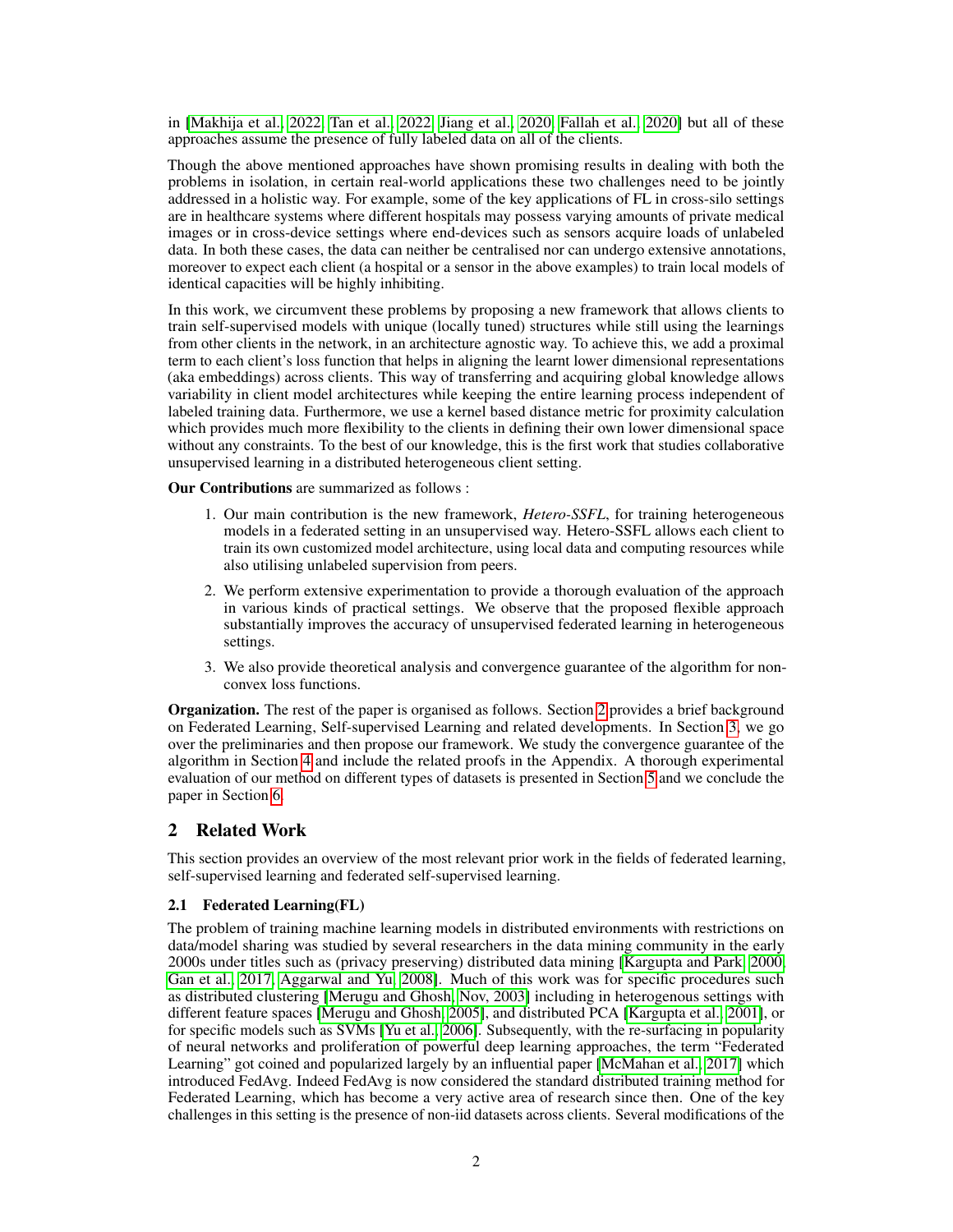original FedAvg algorithm have been proposed to address this challenge. Some of these approaches focus on finding better solutions to the optimization problem to prevent the divergence of the global solution [\[Li et al., 2020,](#page-10-8) [Karimireddy et al., 2020,](#page-10-9) [Zhang et al., 2021a,](#page-12-3) [Pathak and Wainwright, 2020,](#page-11-5) [Acar et al., 2021\]](#page-9-3) whereas some suggest the modification of the training procedure to incorporate appropriate aggregation of the local models [\[Chen and Chao, 2021,](#page-9-4) [Wang et al., 2020a,](#page-11-6) [Yurochkin](#page-12-4) [et al., 2019,](#page-12-4) [Wang et al., 2020b,](#page-11-7) [Singh and Jaggi, 2020\]](#page-11-8). Creating local personalised models for each client to improve the overall method is also well researched [\[Collins et al., 2021,](#page-9-5) [Ghosh et al., 2020,](#page-9-6) [Smith et al., 2017a,](#page-11-9) [Li et al., 2021b,](#page-10-0) [Smith et al., 2017b,](#page-11-10) [Sattler et al., 2021,](#page-11-11) [Yu et al., 2020\]](#page-11-12). Also, augmenting the data distributions by creating additional data instances for learning [\[Hao et al., 2021,](#page-10-10) [Goetz and Tewari, 2020,](#page-9-7) [Luo et al., 2021\]](#page-10-11) has seen to help with the collaborative effort in federated learning.

## 2.2 Self-supervised learning(SSL)

SSL aims at training high performing complex networks without the requirement of large labeled datasets. It does not require explicitly labeled data and target pairs but instead uses inherent structure in the data for representation learning. The two types of SSL methods include contrastive based and non-contrastive based SSL. The contrastive methods work on triplets of the form  $(x, x', y)$  where x and  $x'$  are different views of the same instance and  $y$  is a non-compatible data instance. The key idea is to train models by adjusting the parameters in such a way that the representations(embeddings) obtained for x and  $x'$  are nearly identical and that of x and y are unalike. Since obtaining these triplets from the dataset does not necessarily require presence of the labels, for example for images,  $x$ and  $x'$  could be different augmentations of the same image and  $y$  could be an image of a different object, these methods could learn from large volume of data. Recent works in this field suggest many different ways of generating the data triplets for training [\[Chen et al., 2020a,](#page-9-8) [He et al., 2020,](#page-10-12) [Wu](#page-11-13) [et al., 2018,](#page-11-13) [Yan et al., 2020\]](#page-11-14). Non-contrastive methods, on the other hand, work without generating explicit triplets. One form of the non-contrastive methods use clustering based methods to form a group of objects and use the cluster assignments as pseudo-labels for training the model [\[Caron](#page-9-9) [et al., 2018,](#page-9-9) [2020\]](#page-9-10). Another form of non-contrastive methods use joint embedding architectures like Siamese network but keep one of the architectures to provide target embeddings for training [\[Chen](#page-9-11) [and He, 2020,](#page-9-11) [Grill et al., 2020,](#page-9-12) [Chen et al., 2020b\]](#page-9-13).

#### 2.3 Federated Self-supervised Learning

The interest in self-supervised federated learning is relatively new. Although MOON [\[Li et al.,](#page-10-13) [2021a\]](#page-10-13) proposed using a contrastive loss in supervised federated learning, it was FedU [\[Zhuang](#page-12-1) [et al., 2021\]](#page-12-1) that proposed a way to leverage unlabeled data in a decentralised setting. Subsequently, two parallel works [\[Zhuang et al., 2022\]](#page-12-2), [\[He et al., 2022\]](#page-10-3) proposed frameworks for training selfsupervised models in a federated setting and compared different self-supervised models. In all of these approaches though, the clients train local models of identical architectures. This common architecture is communicated by the server at the beginning of the training. In each round, the clients perform update steps on the local models and send the local models to the central server at the end of the round. The server appropriately aggregates the client models to generate the global model for that round and communicates the global model parameters back to each client. The prominent idea in these latest developments is the divergence aware updates of the local model to the global model wherein, if the local models are very different from the global model, the local models are not updated with the global model, which can be seen as an initial step towards creating more personalised models for each client.

## <span id="page-2-0"></span>3 Methodology

In order to enable federated learning for heterogeneous clients in an unsupervised way, we propose a new framework using self-supervised federated learning and name it Hetero-SSFL. This framework is unique as it allows heterogeneous clients to participate in the training process and also exhibits high empirical performance. The convergence guarantee of the algorithm for non-convex loss functions is also shown. In this section we first formally describe the problem setting and then elaborate on our proposed solution.

#### 3.1 Problem Definition

A federated learning setting consists of a set of clients  $k \in |N|$ , with each client k having local data instances  $X_k$  of size  $n_k$  drawn from the local data distribution  $D_k$ . The distributions  $D_k$  of different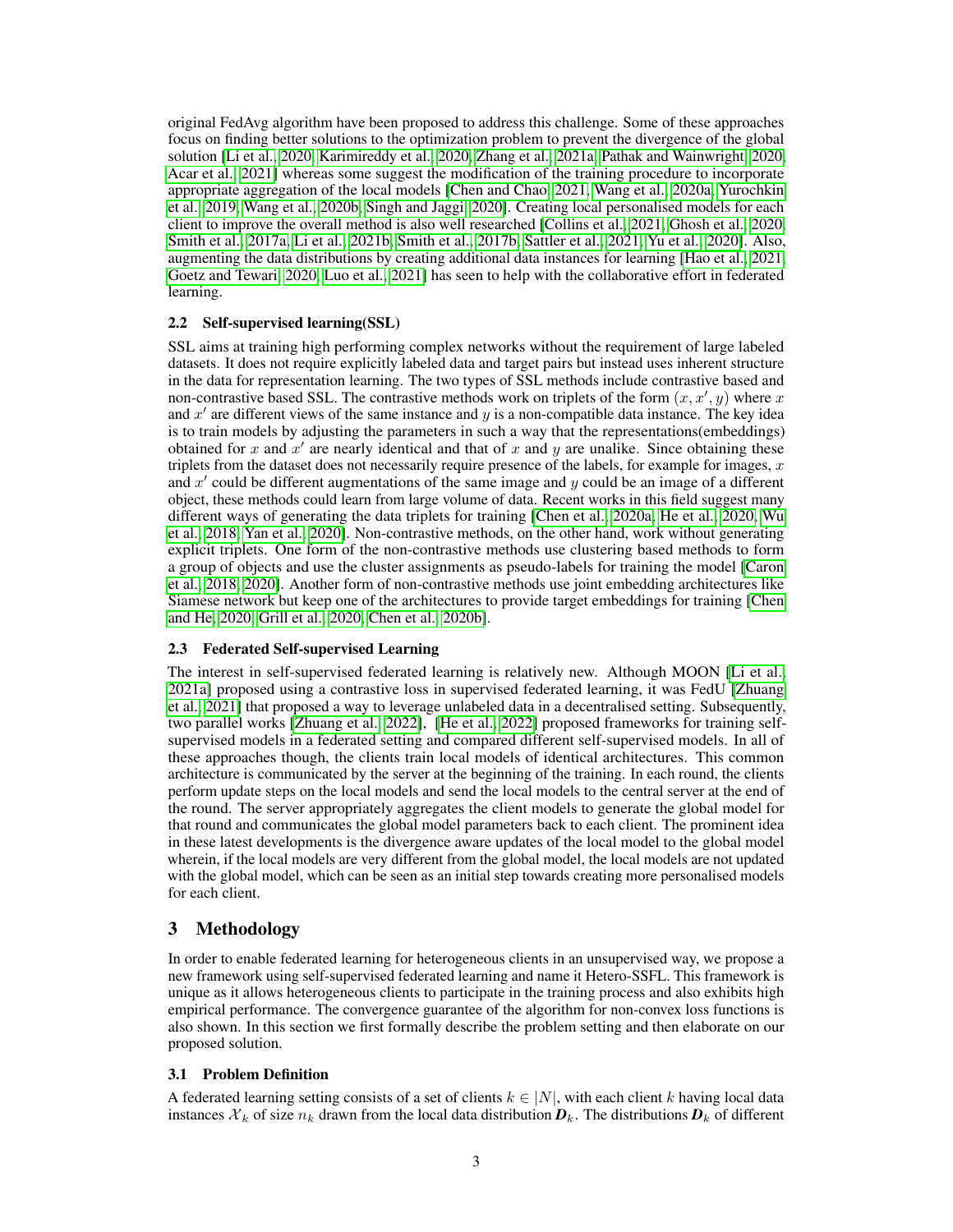clients are more likely to be non-identical, for example, each client may have access to objects of only a few categories or classes different from other clients' object categories. The local objective at  $k^{th}$  client is to solve for  $\min_{\mathcal{W}_k} \mathcal{L}_k = \ell(\mathcal{W}_k)$  where  $\ell(.)$  is some loss function. After the local optimization, the federation part of the learning allows the server to access all the clients' learnings in the form of the learned set of weights  $W_1, W_2, \ldots, W_N$  and utilise it for achieving global objective. In traditional FL methods, it is assumed that all  $W_k$ 's are identical in shape and in each round the server combines the local models to learn a global model  $\hat{W}$  of the form  $\hat{W} = g(W_1, W_2, \dots, W_N)$ , where g is an appropriate aggregation function, and sends  $\hat{W}$  back to the clients for further updates. The novelty of our solution is in the fact that our solution does not require the local models (and thus the local weights) to be of identical size. The way we utilise the global knowledge,  $W_1, W_2, \ldots, W_N$ , to achieve collaboration for each client's benefit, is also different.

#### 3.2 Hetero-SSFL Framework

We introduce the Hetero-SSFL framework in this section and provide details of all the components in the framework here. The end-to-end pipeline is depicted in Figure [1](#page-5-0) and the algorithm is detailed in Algorithm [1.](#page-6-1)

Local Training We assume each client contains unlabeled datasets and employ self-supervised learning on each client. While there are many ways to achieve self-supervision, in this work we focus on non-contrastive methods like BYOL [\[Grill et al., 2020\]](#page-9-12) and SimSiam [\[Chen and He, 2020\]](#page-9-11) which involve two embedding architectures like Siamese networks for achieving self-supervision. The two parallel networks are called the *online* network and *target* network respectively. The target network's task is to provide targets for regression to the online network whereas the online network is trained to learn representations. The target network consists of an encoder and the online network is composed of an encoder and a prediction layer on top of it, whose role is to learn better representations under self-supervision loss. The weights of the target network are just a moving average of the weights of the online network and the target network can thus be thought of as a stable version of the online network. In federated self-supervised learning, the local set of parameters for each client  $k$  include  $W_k = \{W_k^o, W_k^p, W_k^t\}$  where  $W_k^o$  parameterises the representation learning component of the online network with  $W_k^p$  being the prediction layer and  $W_k^t$  is the target network. The local loss at each client  $\ell(.)$  is similar to self-supervised loss used in central self-supervised learning and is given by -

$$
\ell(\mathcal{W}_k) = ||\mathcal{F}(v';[W_k^o,W_k^p]) - \mathcal{F}'(v'';W_k^t)||^2,
$$

i.e., it is the mean squared error between the outputs of the online network and the target network on different views (augmentations),  $v'$  and  $v''$ , of the same image  $v$ .  $\mathcal{F}(\cdot; \cdot)$  and  $\mathcal{F}'(\cdot; \cdot)$  denote the online and target network functions respectively.

In our framework, the learning on each client is also guided by peers to bring about collaboration. We use this guidance in the form of representations that each client locally learns for a common set of instances. The intuition is that the clients can work together to uncover the hidden representation structure in the data in an unsupervised way. Specifically, we modify the local loss function at each client to contain a proximal term that measures the distance between the local representations and the representations obtained on all other clients. The local loss function at each client thus becomes -

$$
\min_{\mathcal{W}_k} \mathcal{L}_k = \ell(\mathcal{W}_k) + \mu \mathsf{d}\bigg(\Phi_i(\mathbf{X}; \mathcal{W}_i^o), \bar{\Phi}(\mathbf{X}; (t-1))\bigg)
$$

where  $d(.,.)$  is a suitable distance metric, and  $\bar{\Phi}$  denotes the aggregated representations of other clients

$$
\bar{\Phi}(\mathbf{X};(t)) = \sum_{j=1}^{N} w_j \Phi_j(\mathbf{X}; \mathcal{W}_j^o(t)).
$$

Here,  $w_j$  is the weight given to the  $j<sup>th</sup>$  client and could be kept higher for clients with larger resources or learnt in the training pipeline. The representations  $\Phi(\mathbf{X};.)$  are obtained from the output of the client's online network under parameters  $\hat{W}^o = [W^o, W^p]$  at a layer suitable for defining the representation space, and this could potentially be different from  $\mathcal F$  which denotes the entire online network. In our framework, we use the output of the predictor layer for an instance x as  $\Phi(x; ...)$ .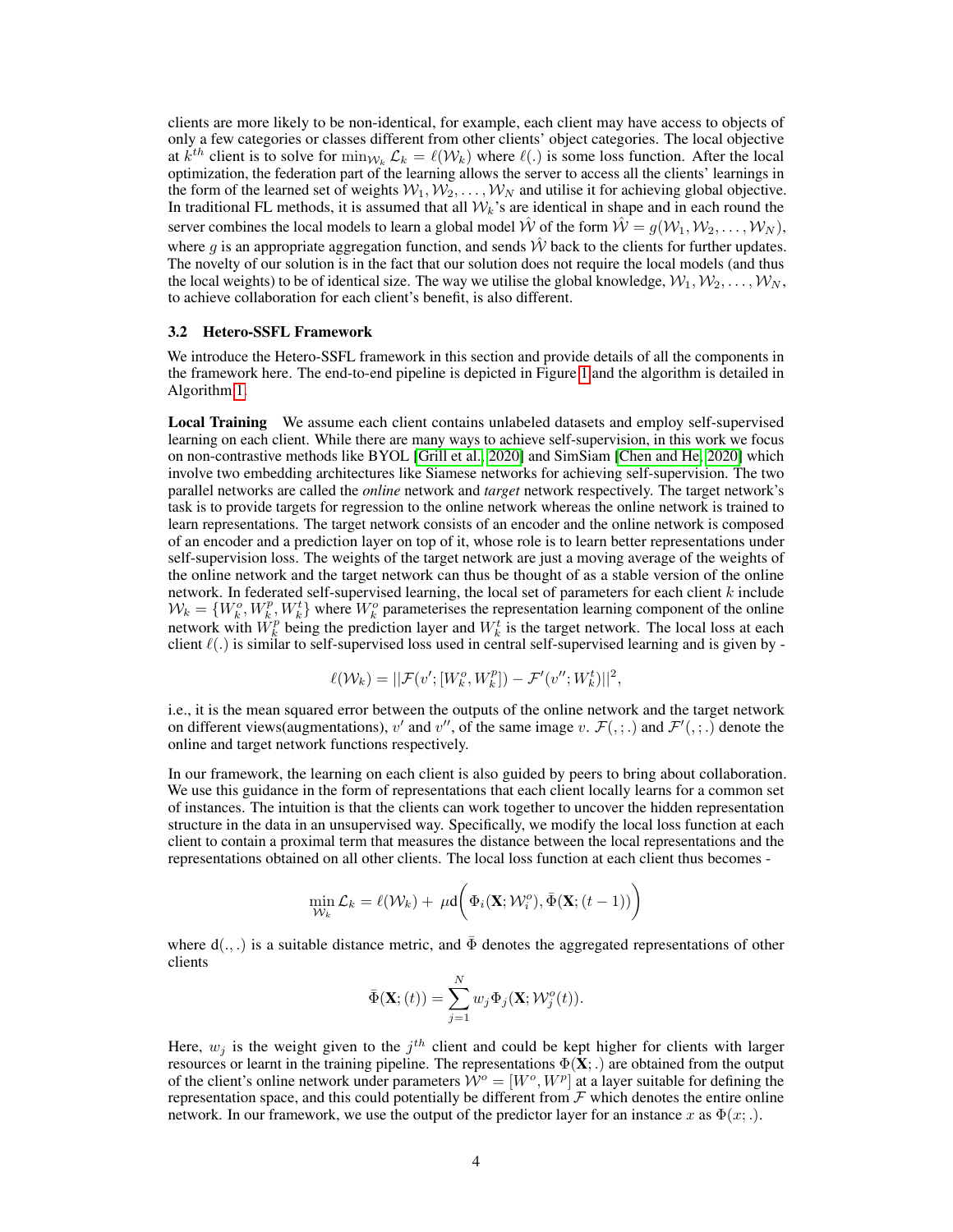Communication with the Server Different from traditional FL where each client sends the local models to server and the server creates a global model by performing element-wise aggregation on the local model weights, we gather representations at the server. We assume that the server has access to an unlabeled dataset(which could be easily obtained in practice from open sources) and call it *Representation Alignment Dataset*(RAD). In each global training round t, server sends the RAD to all the clients. All the clients use the RAD,  $X$ , in the loss function as described above while simultaneously training local models. After the clients finish local epochs, the final representations obtained for RAD **X** on each client,  $\Phi_k(\mathbf{X}; \mathcal{W}_k^o)$ , are sent to the server. The server then aggregates the local representations from all clients to form the global representation matrix  $\Phi(\mathbf{X}; (t))$  which is then again sent to the clients for training in the next round.

#### 3.3 The Proximal Term

In this sub-section we describe the second part of the loss function and provide details on the proximal term and the distance function.

The role of the proximal term is to compare the representations obtained from various neural networks. This requires the distance function to be able to meaningfully capture the similarity in the high dimensional representational space. Moreover, the distance function should be such that it is sensitive to the changes that affect functional behavior and does not change as much with the inconsequential modifications like change in random initializations. The types of distance functions used in the literature for comparing neural network representations include Canonical Correlation Analysis(CCA), Centered Kernel ALignment(CKA) and Procustres distance based measures [\[Ding](#page-9-14) [et al., 2021,](#page-9-14) [Kornblith et al., 2019\]](#page-10-14). While the Procustres distance based metrics cannot compare the representations obtained in spaces of different dimensions, the CCA based metrics are not suitable for training through backpropagation. In contrast, properties of the CKA metric like ability to learn similarities between layers of different widths, invariance to random initializations, invertible linear transformations and orthogonal transformations lend it useful for use in the proximal term.

CKA measures the distance between the objects in different representation spaces by creating similarity(kernel) matrices in the individual space and then comparing these similarity matrices. The idea is to use the representational similarity matrices to characterize the representation space. CKA takes the activation matrices obtained from the network as inputs and gives a similarity score between 0 and 1 by comparing the similarities between all objects. Specifically, if  $A_i \in \mathbb{R}^{L \times d_i}$  and  $A_j \in \mathbb{R}^{L \times d_j}$  are the activation(representation) matrices for clients i and j for the RAD **X** of size L, the distance between  $A_i$  and  $A_j$  using Linear-CKA is computed as -

$$
\text{Linear CKA}(A_i A_i^T, A_j A_j^T) = \text{Linear CKA}(K_i, K_j) = \frac{||A_j^T A_i||_F^2}{||A_i^T A_i||_F ||A_j^T A_j||_F},\tag{1}
$$

where  $K_i$  and  $K_j$  are kernel matrices for any choice of kernel K such that we have  $K_i(p,q)$  $\mathcal{K}(A_i(p, :), A_i(q, :))$ . CKA also allows choice of other kernels like RBF-kernel, polynomial kernel etc. but we observed that the results with Linear-CKA are as good as those with RBF kernel as also reported in [\[Kornblith et al., 2019\]](#page-10-14). Thus we focus only on Linear-CKA here.

Finally, the local loss at each client becomes

<span id="page-4-1"></span>
$$
\min_{\mathcal{W}_k} \mathcal{L}_k = \ell(\mathcal{W}_k) + \mu \operatorname{Linear-CKA}\bigg(K_k, \bar{K}(t-1)\bigg),\tag{2}
$$

with  $\bar{K}(t-1) = \sum_{j=1}^{N} w_j K_j(t-1)$ . When  $\mu = 0$ , each client is training its own local models without any peer-supervision and when  $\mu \to \infty$  the local models try to converge on the RAD representations without caring about the SSL loss. In such cases, if the size of RAD is increased arbitrarily and models have similar architectures, the local models become identical.

#### <span id="page-4-0"></span>4 Convergence Analysis

In this section we provide insights on convergence of the proposed framework. The convergence guarantee is shown to hold under mild assumptions which are commonly made in the literature [\[Wang](#page-11-7) [et al., 2020b,](#page-11-7) [Tan et al., 2022\]](#page-11-0).

<span id="page-4-2"></span>**Assumption 4.1** (Lipschitz Smoothness). The local loss function on every client k,  $\mathcal{L}_k$ , is assumed to be  $L_1$ -Lipschitz smooth, which implies:

$$
\mathcal{L}_k(a) - \mathcal{L}_k(b) \le \nabla \mathcal{L}_k(b)^\top (\mathcal{W}_k(a) - \mathcal{W}_k(b)) + \frac{L_1}{2} ||\mathcal{W}_k(a) - \mathcal{W}_k(b)||_2^2, \quad \forall \ a, b.
$$
 (3)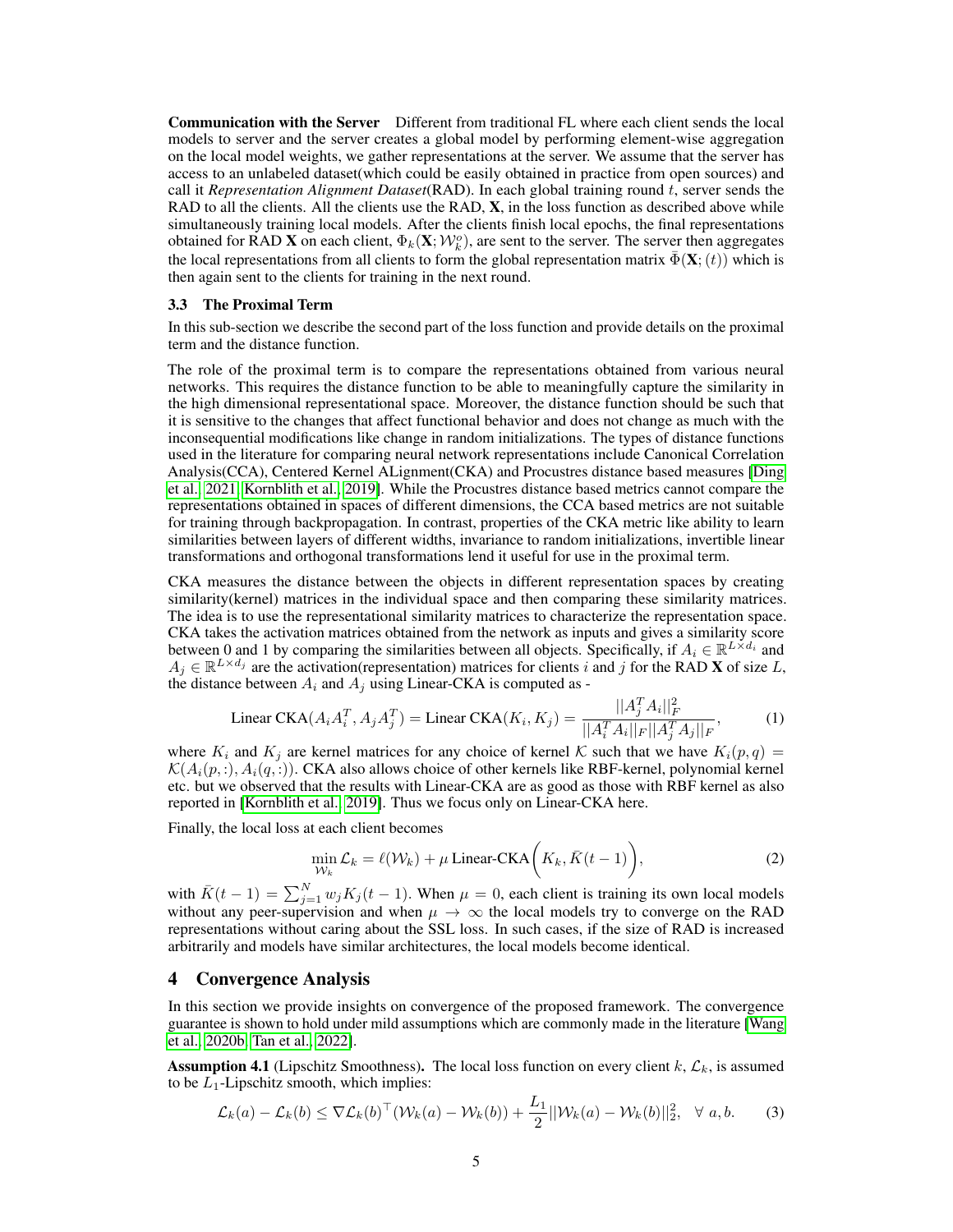

<span id="page-5-0"></span>Figure 1: Overview of the proposed framework: Hetero-SSFL. In each training round, the server sends the RAD and the aggregated representation matrix to all clients, each client trains local selfsupervised models by optimising the combined loss, the representations obtained using local model on RAD are sent back to the server which aggregates the representations and sends it back to all clients for next training round. Note: the local models are named Resnet-18 and Resnet-50 as examples to depict heterogeneous client models.

<span id="page-5-1"></span>**Assumption 4.2** (Stochastic Gradient). The local stochastic gradient for each client  $k$ , at any time  $t$ ,  $g_{k,t}$  is an unbiased estimator of the gradient, has bounded variance and the expectation of its norm is bounded above. That is, we have

$$
\mathbb{E}[g_{k,t}] = \nabla \mathcal{L}_k \text{ and } \text{Var}(g_{k,t}) \le \sigma^2,
$$
  

$$
\mathbb{E}[||g_{k,t}||_2] \le P.
$$

Assumption 4.3 (Representation Norm). The norm of the representations obtained for any instance on any client is bounded above by  $R$ . That is:

$$
||\Phi_k(x; \mathcal{W}_k)||_2 \leq R.
$$

**Assumption 4.4** (Lipschitz Continuity). The embedding function  $\Phi$ (:;) for all clients is  $L_2$ -Lipschitz continuous, which implies:

$$
||\Phi_k(.; \mathcal{W}_a) - \Phi_k(.; \mathcal{W}_b)||_2 \leq L_2||\mathcal{W}_a - \mathcal{W}_b||_2.
$$

We start with the following lemma on the reduction of the local loss after  $E$  local epochs.

<span id="page-5-2"></span>Lemma 4.5. *(Local Epochs) In each communication round, the local loss* L *for each client reduces after* E *local epochs and is bounded as below under the Assumption [4.2.](#page-5-1)*

$$
\mathbb{E}[\mathcal{L}_E] \le \mathcal{L}_0 - (\eta - \frac{L_1 \eta^2}{2}) \sum_{i=0}^{E-1} ||\nabla \mathcal{L}_i||^2 + \frac{L_1 E \eta^2}{2} \sigma^2.
$$
 (4)

*where*  $\mathcal{L}_0$  *and*  $\mathcal{L}_E$  *denote the loss before and after E local epochs respectively and η is learning rate.* 

Proof of Lemma [4.5](#page-5-2) is in Appendix. Lemma [4.5](#page-5-2) shows the bound on the client's local loss after the completion of local epochs under one global communication round.

After the local training, the representations from all clients are sent to the server. Our next lemma [4.6](#page-5-3) shows a bound on the expected loss after every global representation update at the server.

<span id="page-5-3"></span>Lemma 4.6. *(Representation Update) In each global communication round, for each client, after the* E *local updates, the global representation matrix is updated at the server and the loss function for any client k* gets modified to  $\mathcal{L}_{E}$  *from*  $\mathcal{L}_E$  *and could be bounded as -*

$$
\mathbb{E}[\mathcal{L}_{E'}] \le \mathbb{E}[\mathcal{L}_E] + 2\mu\eta L_2 P R^3 L^2. \tag{5}
$$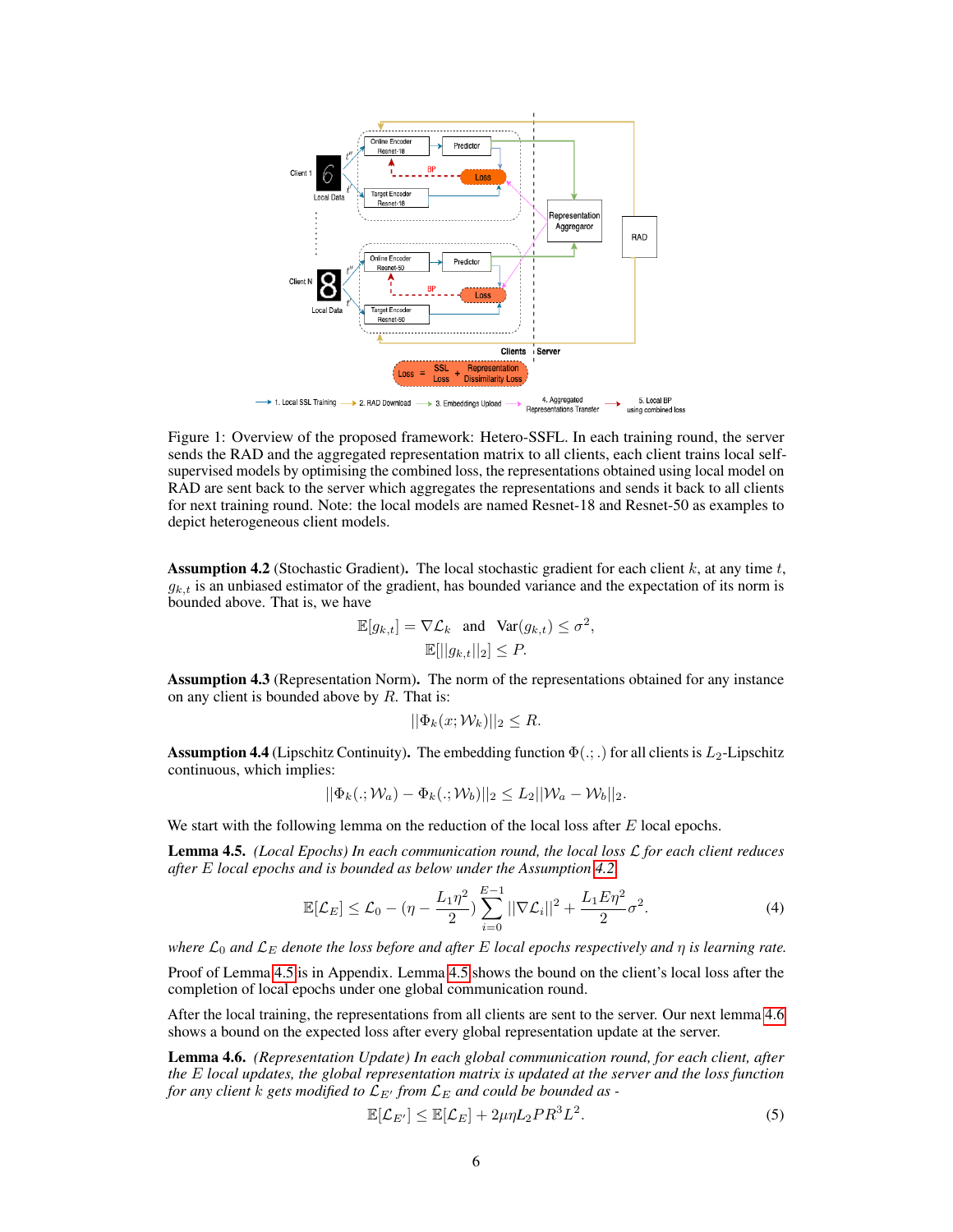Algorithm 1 Hetero-SSFL Algorithm for Heterogeneous clients

<span id="page-6-1"></span>**Input:** number of clients  $N$ , number of global communication rounds  $T$ , number of local epochs E, parameter  $\mu$ , weight vector for clients  $[w_1, w_2, \ldots w_n]$ **Output:** Final set of personalised models  $W_1(T), W_2(T) \dots W_n(T)$ At Server - Initialize  $W_1(0), W_2(0) \dots W_N(0)$ for  $t = 1$  to  $\overline{T}$  do  $RAD = X$ for each client  $j$  do  $A_j(\mathbf{X}) = \Phi_j(\mathbf{X}; \mathcal{W}_j(t-1))$  $K_j = \mathcal{K}(A_j(\mathbf{X}), A_j(\mathbf{X}))$ end for  $\bar{K}(t-1) = \sum_{j=1}^{N} w_j K_j$ Select a subset of clients  $\mathcal{N}_t$ for each selected client  $i \in \mathcal{N}_t$  do  $W_i(t) =$ **LocalTraining**( $W_i(t-1)$ ,  $\bar{K}(t-1)$ , **X**,  $\mu$ ) end for end for Return  $W_1(T), W_2(T) \ldots W_n(T)$ LocalTraining( $W_i(t-1)$ ,  $\bar{K}(t-1)$ ,  $\mathbf{X}, \mu$ ) Initialize  $W_i(t)$  with  $(W_i(t-1))$ for each local epoch do  $A_i(\mathbf{X}) = \Phi_i(\mathbf{X}; \mathcal{W}_i(t))$  $K_i = \mathcal{K}(A_i(\mathbf{X}), A_i(\mathbf{X}))$ Update  $W_i(t)$  using SGD for loss in equation [\(2\)](#page-4-1) end for Return  $W_i(t)$ 

Proof of Lemma [4.6](#page-5-3) is in Appendix.

Equipped with the results from Lemmas [4.5](#page-5-2) and [4.6,](#page-5-3) we are now ready to state our main result which provides a total deviation bound for an entire training round. Theorem [4.7](#page-6-2) shows the divergence in loss for any client after completion of one round. We can guarantee the convergence by appropriately choosing  $\mu$  and  $\eta$  which leads to a certain expected decrease in the loss function. The result holds for convex as well as non-convex loss functions.

<span id="page-6-2"></span>Theorem 4.7 (Convergence). *After one global round, the loss function of any client decreases and is bounded as shown below:*

$$
\mathbb{E}[\mathcal{L}_{E'}] \leq \mathcal{L}_0 - (\eta - \frac{L_1 \eta^2}{2}) \sum_{i=0}^{E-1} ||\nabla \mathcal{L}_i||^2 + \frac{L_1 E \eta^2}{2} \sigma^2 + 2\mu \eta L_2 P R^3 L^2. \tag{6}
$$

*Thus, if we choose* η *and* µ *such that*

$$
\eta < \frac{2(\sum_{i=0}^{E-1} ||\nabla \mathcal{L}_i||^2 - 2\mu L_2 P R^3 L^2)}{L_1(\sum_{i=0}^{E-1} ||\nabla \mathcal{L}_i||^2 + E\sigma^2)}, \quad \mu < \frac{\sum_{i=0}^{E-1} ||\nabla \mathcal{L}_i||^2}{2L_2 P R^3 L^2},
$$

*then the convergence of Algorithm [1](#page-6-1) is guaranteed.*

The proof of Theorem [4.7](#page-6-2) follows directly from the results of Lemmas [4.5](#page-5-2) and [4.6.](#page-5-3)

## <span id="page-6-0"></span>5 Experiments

In this section we describe the experimental setup and present results for our method alongside the popular baselines. We simulate system heterogeneity by randomly choosing different architectures for local client models. Within system heterogeneity we evaluate our model under varying statistical settings by manipulating the data distributions across clients to be IID or non-IID. We also demonstrate the performance of our framework with increase in number of clients.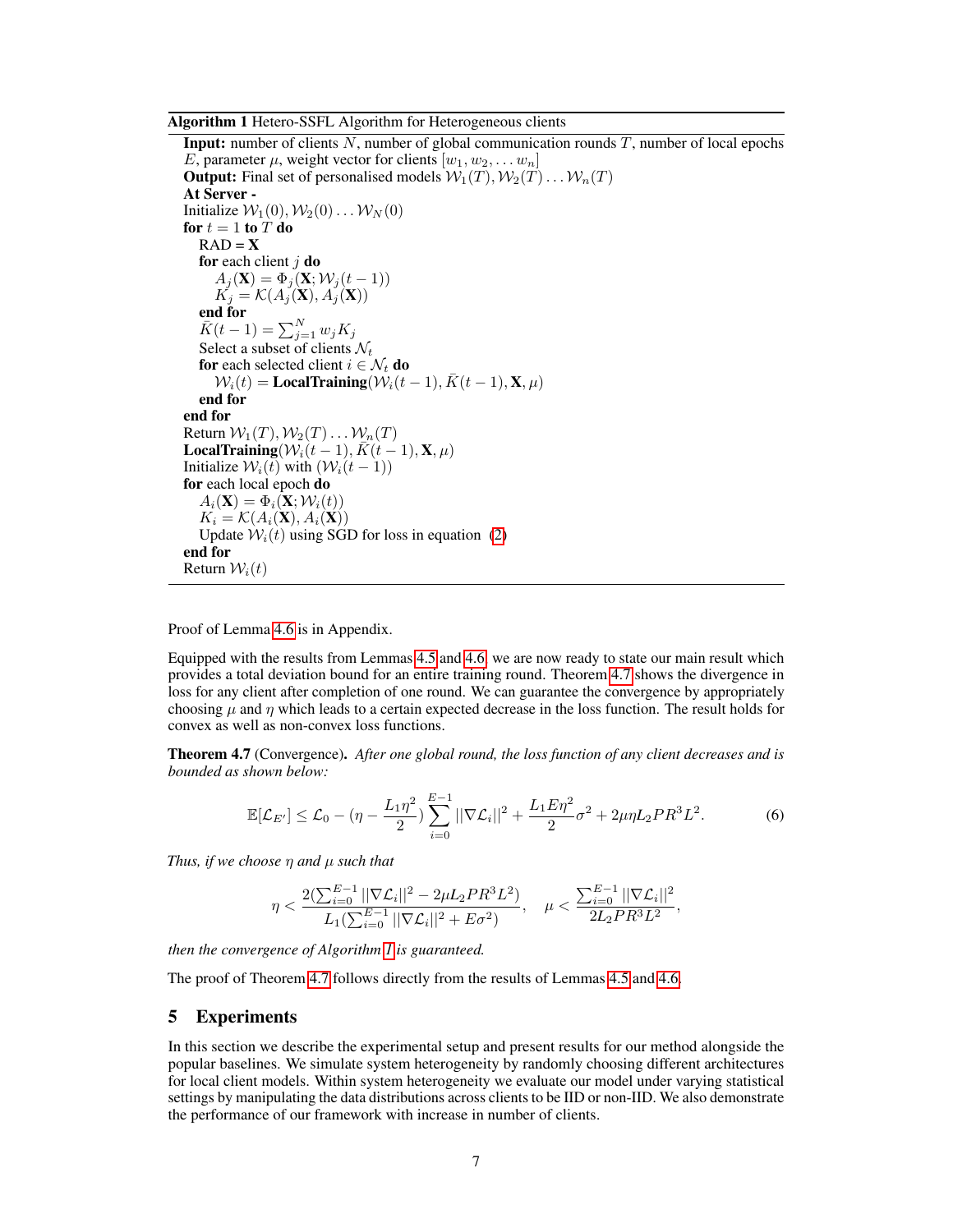#### 5.1 Experimental Details

Datasets We test our framework on image classification task and use three datasets to compare against the baselines: CIFAR-10, CIFAR-100 and Tiny-Imagenet as suggested by several works in FL and the popular federated learning benchmark LEAF [\[Caldas et al., 2019\]](#page-9-15). CIFAR-10 and CIFAR-100 contain 50,000 train and 10,000 test colored images for 10 classes and 100 classes respectively and Tiny-Imagenet has 100,000 images for 200 classes.

**Implementation Details** For the FL simulations, we explore two types of settings, non-IID setting and IID setting. In the IID-setting, we assume each client to have access to the data of all classes and in the non-IID setting we assume each client has access to data of only a few disjoint classes. For example, for CIFAR-10 client 1 might have access to objects of classes  $\{1, 2\}$  versus client 2 with access to  $\{3, 4\}$  and likewise. The IID setting is created by dividing all the instances between the clients. For the non-IID setting, for each client a fraction of classes is sampled and then instances are divided amongst the clients containing specific classes. In the cases when number of clients,  $N$ , is less than total number of classes  $K$ , each client is assumed to have access to all instances corresponding to  $\frac{K}{N}$  classes. The choice of encoders at each client is data and application dependent. Since we are dealing with images, to create heterogeneous clients we use Resnet-18 and Resnet-34 models as encoders for our method. Since all the baselines work in homogeneous client settings and hence have to use the same model, we use Resnet-34 at each client in the baselines for comparison. The total number of global communication rounds is kept to 200 for all methods with each client performing  $E = 5$  local epochs in each round. We use SGD with momentum  $= 0.9$ , batch size  $= 200$  and learning rate  $= .032$  for training all models. The weight vector used in aggregating the representations **w** is set to be uniform to  $\frac{1}{n}$ . All these models are trained on a machine with 4 GeForce RTX 3090 GPUs with each GPU having about 24gb of memory.

Baselines We compare our method against two very recently proposed federated self-supervised baselines: FedU and FedEMA, which reflect the current state-of-the-art. Since the source code for these baselines is not publicly available, (though they have been promised in the future as per our personal communications), we perform these comparisons using our implementation and with the best parameters reported in these papers. We also create additional baselines by combining central SSL algorithms like BYOL and SimSiam with the federated learning procedure of FedAvg to make FedBYOL and FedSimSiam. The performance of supervised FedAvg and centralised BYOL is also reported for comparisons as theoretical baselines. All of these methods however work in homogeneous settings, hence we compare the homogeneous setting of baselines with Resnet-34 architecture with our heterogeneous setting having a mix of Resnet-34 and Resnet-18 architectures. One additional baseline is the SSFL algorithm, but due to the unavailability of the source code and lack of precise implementation details in the paper, we could not compare against it.

Evaluation We follow the linear evaluation protocol as mentioned in [\[Zhuang et al., 2021\]](#page-12-1) to test the models. Under this protocol, the local encoders are trained in self-supervised way without any labeled data and then a linear classifier is trained on top of the encoder after freezing the encoder parameters. We use a linear fully connected layer with 1000 neurons as the classifier and train it for 100 epochs with Adam optimizer, batch size = 512 and learning rate = 0.003. The reported results are the accuracy of the linear classifier on a separate test dataset.

**Other parameters** The other parameters important for our approach are  $\mu$  which controls the weight of the proximal term in the loss function, and the size of the RAD dataset. We tune the hyperparameter  $\mu$  using a validation set and found the best values of  $\mu$  to be 0.5 for the CIFAR datasets and 1 for the Tiny-Imagenet dataset. For the RAD size we observe that increasing the size of RAD increases performance but has an effect on the speed of simulation so we fix that size to be 5000 in our experiments. On studying the effect of varying number of local epochs we observed that unlike the FedAvg based algorithms our method is stable with increasing local epochs.

#### 5.2 Results

We show the performance of our method in comparison with baselines in non-IID settings in Table [1](#page-8-1) and that for IID settings in Table [2.](#page-8-2) We observe that our method outperforms the baselines by a significant margin and is slightly worse than the central BYOL which implies that we are able to achieve successful collaboration amongst clients. We also report the performance of our method and high-performing baselines with increase in scale in Table [3.](#page-8-3) As the number of clients increase, the assumption on high availability of clients is relaxed and in every round only a fraction of clients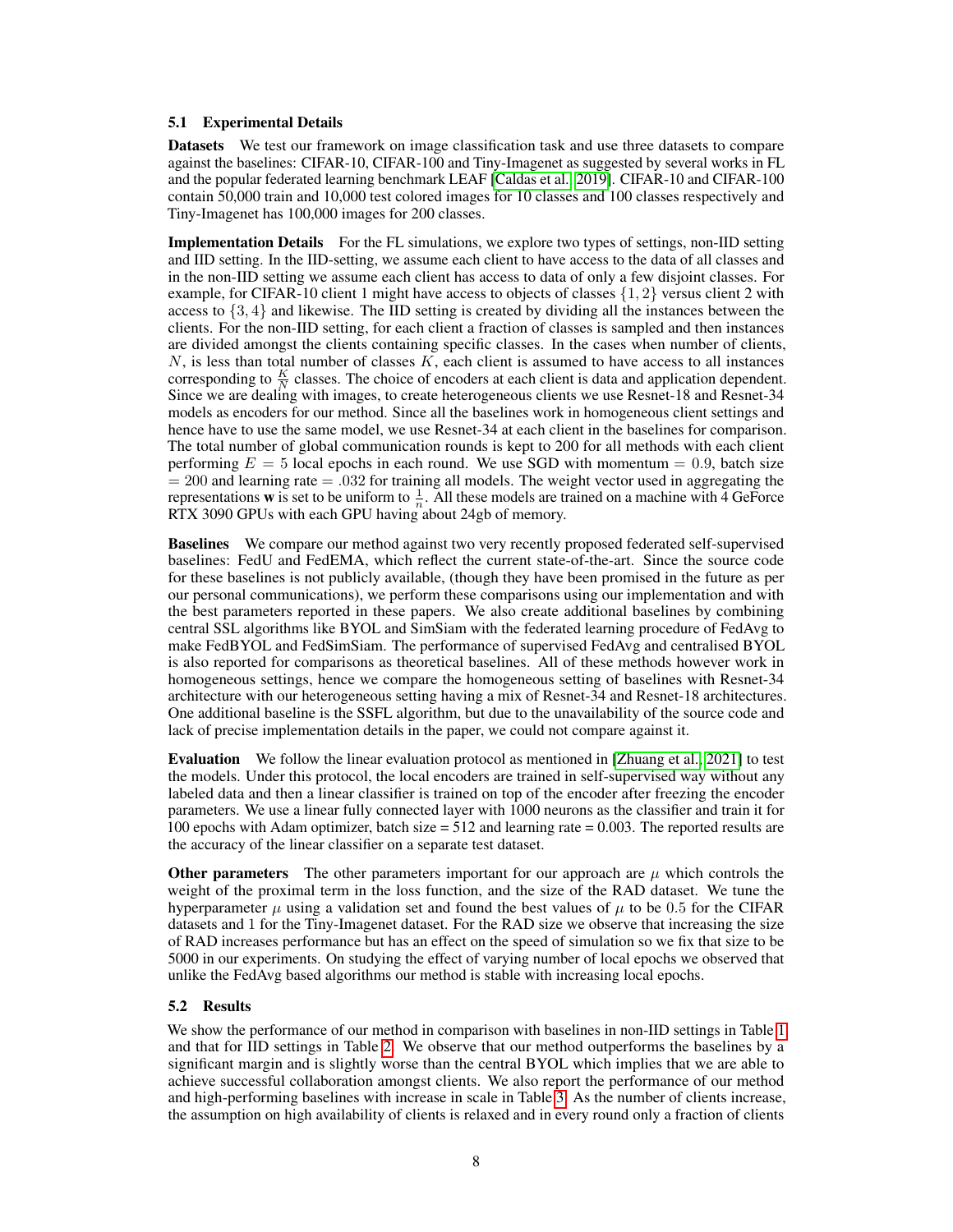| Method                         | CIFAR-10        | CIFAR-100        | Tiny-Imagenet   |
|--------------------------------|-----------------|------------------|-----------------|
| FedBYoL                        | $78.1 \pm 1.1$  | $58.1 \pm 0.3$   | $31.8 \pm 2.0$  |
| FedSimSiam                     | $76.7 \pm 1.5$  | $53.2 \pm 0.16$  | $29.1 \pm 1.2$  |
| FedU                           | $79.6 \pm 0.5$  | $58.9 \pm 0.12$  | $58.23 \pm 2.3$ |
| FedEMA                         | $81.2 \pm 1.6$  | $61.8 \pm 0.31$  | $58.2 \pm 3.1$  |
| Hetero-SSFL                    | $90.29 \pm 0.3$ | $67.7 \pm 0.21$  | $61.5 \pm 1.8$  |
| Supervised FedAvg              | $68.5 \pm 1.7$  | $44.29 \pm 1.34$ | $27.2 \pm 3.2$  |
| Central-BYOL (IID upper bound) | $94.3 \pm 0.2$  | $74.2 \pm 0.67$  | $78.7 \pm 1.3$  |
|                                |                 |                  |                 |

<span id="page-8-1"></span>Table 1: Test Accuracy comparison of our method with baselines under the linear evaluation protocol in non-IID settings.

<span id="page-8-2"></span>Table 2: Test Accuracy comparison of our method with baselines under the linear evaluation protocol in IID settings(with equal number of classes on all clients).

| Dataset   | FedBYoL         | <b>FedSimSiam</b> | FedU                       | FedEMA       | Hetero-SSFL  |
|-----------|-----------------|-------------------|----------------------------|--------------|--------------|
| CIFAR-10  | $82.24 + 0.8$   | $80.4 + 1.2$      | $81.6 + 1.8$               | $85.9 + 0.3$ | $88.5 + 1.3$ |
| CIFAR-100 | $23.8 \pm 0.14$ | $22.19 \pm 1.8$   | $20.4 + 0.91$ $25.7 + 0.4$ |              | $34.8 + 0.7$ |

are sampled to perform local training, total 20 clients with 5 clients selected per round is denoted as 20clients(5) in Table [3.](#page-8-3) For additional insights, we show the average change in test accuracy of clients with different architectures when performing standalone training versus collaborative learning in the heterogeneous setting.

<span id="page-8-3"></span>Table 3: Test Accuracy of various federated self-supervised methods with change in scale on CIFAR-100 dataset.

| Dataset     | $5$ clients $(5)$ | $20$ clients $(5)$ | $100$ clients $(10)$ |
|-------------|-------------------|--------------------|----------------------|
| FedU        | $58.9 + 0.12$     | $48.29 + 1.8$      | $41.1 \pm 2.3$       |
| FedEMA      | $61.8 \pm 0.31$   | $52.5 \pm 0.8$     | $42.0 \pm 2.7$       |
| Hetero-SSFL | $67.7 \pm 0.21$   | $57.5 \pm 0.9$     | $43.3 \pm 1.9$       |

Table 4: Average effect of collaboration on different clients. Column 2 depicts the test accuracy of clients with local models and column 3 the accuracy under Hetero-SSFL.

| Client Model Architecture Local SSL Hetero-SSFL |              |              |
|-------------------------------------------------|--------------|--------------|
| Resnet-18<br>Resnet-34                          | 71.9<br>77 R | 85.4<br>93.7 |
|                                                 |              |              |

## <span id="page-8-0"></span>6 Conclusion

In this work we study the problem of self-supervised federated learning with heterogeneous clients and propose a novel framework to enable collaboration in such settings. The framework allows clients with varying data/compute resources to partake in the collaborative training procedure. This development enables several practical settings to still gainfully employ self-supervised FL even though the different clients, for example different edge-devices or distinct organisations, might not have similar compute and data resources. The high performance of the framework across multiple datasets indicates its promise in achieving collaboration while the theoretical results guarantee the convergence of the algorithm for fairly general loss functions. In future work we plan to investigate the use of attention based mechanisms for adaptive weighting of different clients to generate aggregate representations based on each client's relative importance. Also, rather than assuming that the server has access to an unlabeled dataset and transmitting RAD from the server to clients, we can create a common generative model in a federated way like federated GANs to generate data instances required for RAD.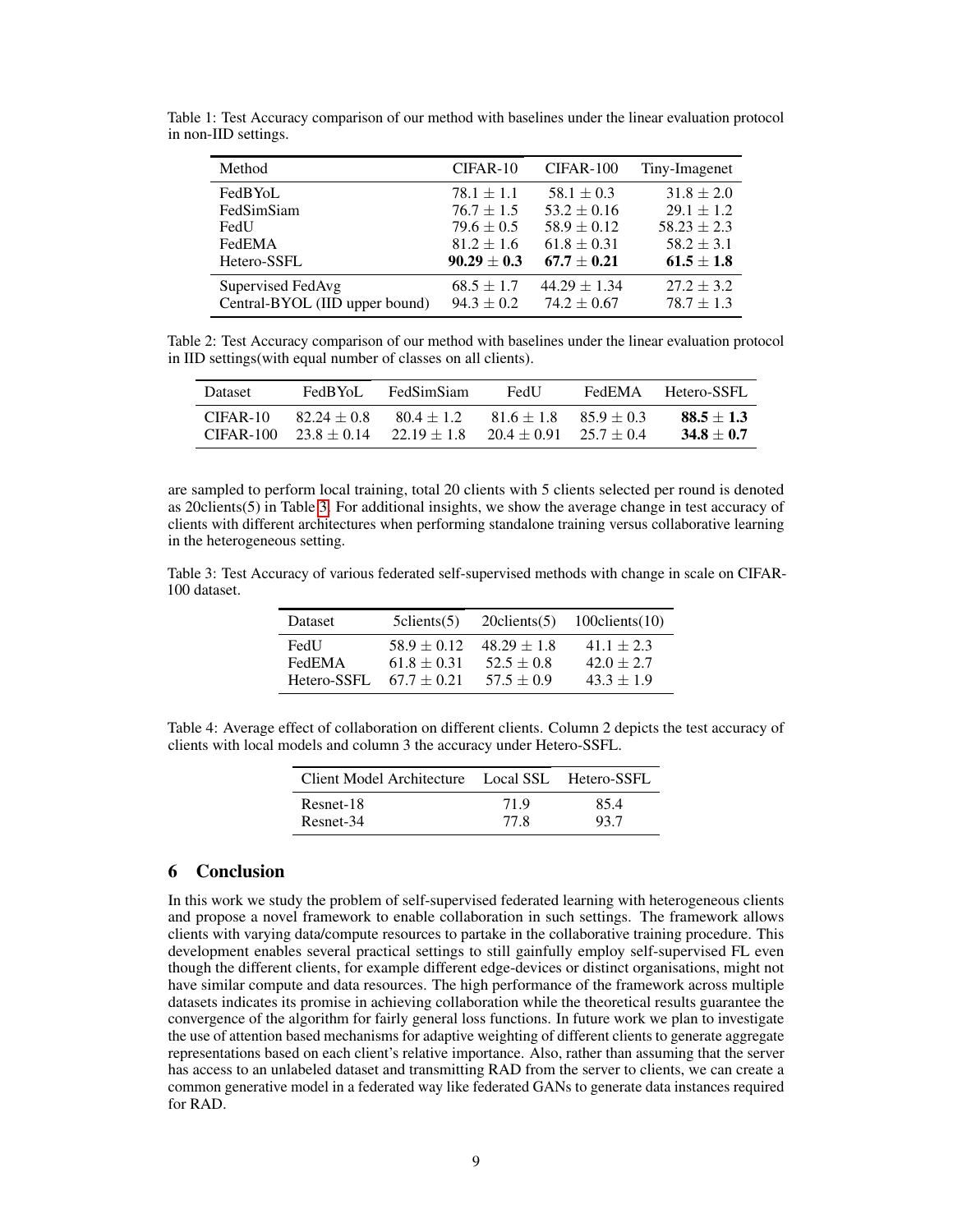## References

- <span id="page-9-3"></span>Durmus Alp Emre Acar, Yue Zhao, Ramon Matas, Matthew Mattina, Paul Whatmough, and Venkatesh Saligrama. Federated learning based on dynamic regularization. In *International Conference on Learning Representations*, 2021.
- <span id="page-9-2"></span>Charu C Aggarwal and Philip S Yu. A general survey of privacy-preserving data mining models and algorithms. In *Privacy-preserving data mining*, pages 11–52. Springer, 2008.
- <span id="page-9-15"></span>Sebastian Caldas, Sai Meher Karthik Duddu, Peter Wu, Tian Li, Jakub Konečný, H. Brendan McMahan, Virginia Smith, and Ameet Talwalkar. Leaf: A benchmark for federated settings, 2019.
- <span id="page-9-9"></span>Mathilde Caron, Piotr Bojanowski, Armand Joulin, and Matthijs Douze. Deep clustering for unsupervised learning of visual features. In Vittorio Ferrari, Martial Hebert, Cristian Sminchisescu, and Yair Weiss, editors, *Computer Vision – ECCV 2018*, pages 139–156. Springer International Publishing, 2018.
- <span id="page-9-10"></span>Mathilde Caron, Ishan Misra, Julien Mairal, Priya Goyal, Piotr Bojanowski, and Armand Joulin. Unsupervised learning of visual features by contrasting cluster assignments. In Hugo Larochelle, Marc'Aurelio Ranzato, Raia Hadsell, Maria-Florina Balcan, and Hsuan-Tien Lin, editors, *Advances in Neural Information Processing Systems 33: Annual Conference on Neural Information Processing Systems 2020, NeurIPS 2020, December 6-12, 2020, virtual*, 2020.
- <span id="page-9-4"></span>Hong-You Chen and Wei-Lun Chao. Fed{be}: Making bayesian model ensemble applicable to federated learning. In *International Conference on Learning Representations*, 2021.
- <span id="page-9-8"></span>Ting Chen, Simon Kornblith, Mohammad Norouzi, and Geoffrey Hinton. A simple framework for contrastive learning of visual representations. In *Proceedings of the 37th International Conference on Machine Learning*, volume 119 of *Proceedings of Machine Learning Research*, pages 1597– 1607. PMLR, 2020a.
- <span id="page-9-11"></span>Xinlei Chen and Kaiming He. Exploring simple siamese representation learning. *arXiv preprint arXiv:2011.10566*, 2020.
- <span id="page-9-13"></span>Xinlei Chen, Haoqi Fan, Ross Girshick, and Kaiming He. Improved baselines with momentum contrastive learning, 2020b. cite arxiv:2003.04297Comment: Tech report, 2 pages + references.
- <span id="page-9-5"></span>Liam Collins, Hamed Hassani, Aryan Mokhtari, and Sanjay Shakkottai. Exploiting shared representations for personalized federated learning. *arXiv preprint arXiv:2102.07078*, 2021.
- <span id="page-9-14"></span>Frances Ding, Jean-Stanislas Denain, and Jacob Steinhardt. Grounding representation similarity through statistical testing. In A. Beygelzimer, Y. Dauphin, P. Liang, and J. Wortman Vaughan, editors, *Advances in Neural Information Processing Systems*, 2021.
- <span id="page-9-0"></span>Alireza Fallah, Aryan Mokhtari, and Asuman E. Ozdaglar. Personalized federated learning: A meta-learning approach. *CoRR*, abs/2002.07948, 2020.
- <span id="page-9-1"></span>Wensheng Gan, Chun-Wei Lin, Han-Chieh Chao, and Justin Zhan. Data mining in distributed environment: a survey. *Wiley Interdisciplinary Reviews: Data Mining and Knowledge Discovery*, 7:e1216, 07 2017. doi: 10.1002/widm.1216.
- <span id="page-9-6"></span>Avishek Ghosh, Jichan Chung, Dong Yin, and Kannan Ramchandran. An efficient framework for clustered federated learning. In Hugo Larochelle, Marc'Aurelio Ranzato, Raia Hadsell, Maria-Florina Balcan, and Hsuan-Tien Lin, editors, *Advances in Neural Information Processing Systems 33: Annual Conference on Neural Information Processing Systems 2020, NeurIPS 2020, December 6-12, 2020, virtual*, 2020.

<span id="page-9-7"></span>Jack Goetz and Ambuj Tewari. Federated learning via synthetic data. *CoRR*, abs/2008.04489, 2020.

<span id="page-9-12"></span>Jean-Bastien Grill, Florian Strub, Florent Altché, Corentin Tallec, Pierre Richemond, Elena Buchatskaya, Carl Doersch, Bernardo Avila Pires, Zhaohan Guo, Mohammad Gheshlaghi Azar, Bilal Piot, koray kavukcuoglu, Remi Munos, and Michal Valko. Bootstrap your own latent - a new approach to self-supervised learning. In H. Larochelle, M. Ranzato, R. Hadsell, M.F. Balcan, and H. Lin, editors, *Advances in Neural Information Processing Systems*, volume 33, pages 21271–21284. Curran Associates, Inc., 2020.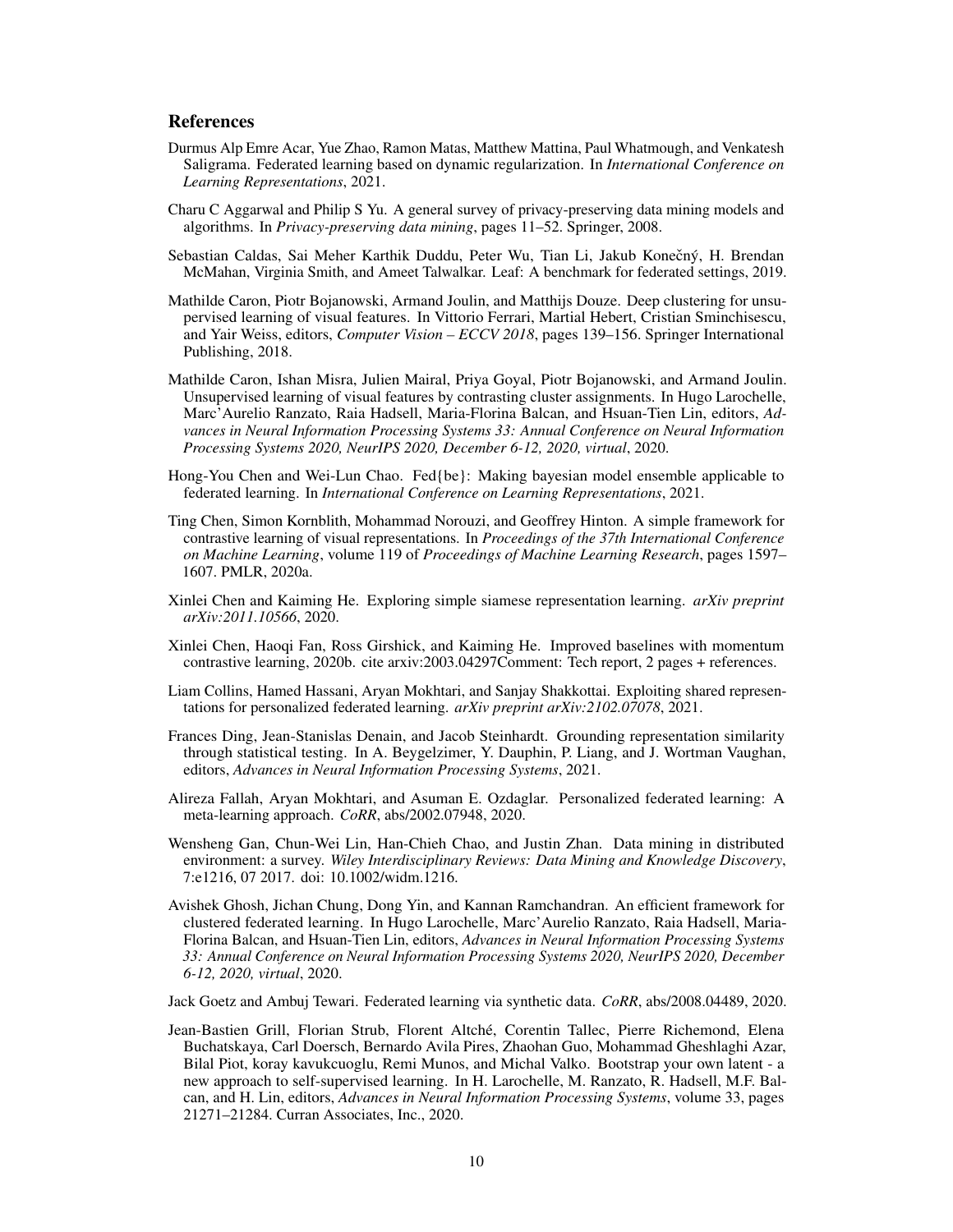- <span id="page-10-10"></span>Weituo Hao, Mostafa El-Khamy, Jungwon Lee, Jianyi Zhang, Kevin J. Liang, Changyou Chen, and Lawrence Carin. Towards fair federated learning with zero-shot data augmentation. In *IEEE Conference on Computer Vision and Pattern Recognition Workshops, CVPR Workshops 2021, virtual, June 19-25, 2021*, pages 3310–3319. Computer Vision Foundation / IEEE, 2021.
- <span id="page-10-3"></span>Chaoyang He, Zhengyu Yang, Erum Mushtaq, Sunwoo Lee, Mahdi Soltanolkotabi, and Salman Avestimehr. SSFL: Tackling label deficiency in federated learning via personalized self-supervision, 2022.
- <span id="page-10-12"></span>Kaiming He, Haoqi Fan, Yuxin Wu, Saining Xie, and Ross Girshick. Momentum contrast for unsupervised visual representation learning. In *2020 IEEE/CVF Conference on Computer Vision and Pattern Recognition (CVPR)*, pages 9726–9735, 2020. doi: 10.1109/CVPR42600.2020.00975.
- <span id="page-10-1"></span>Wonyong Jeong, Jaehong Yoon, Eunho Yang, and Sung Ju Hwang. Federated semi-supervised learning with inter-client consistency & disjoint learning. In *International Conference on Learning Representations*, 2021.
- <span id="page-10-5"></span>Yihan Jiang, Jakub Konečný, Keith Rush, and Sreeram Kannan. Improving federated learning personalization via model agnostic meta learning, 2020.
- <span id="page-10-6"></span>H. Kargupta and B.-H. Park. Collective data mining: A new perspective toward distributed data mining. In H. Kargupta and P. Chan, editors, *Advances in Distributed and Parallel Knowledge Discovery*. AAAI/MIT Press, 2000.
- <span id="page-10-7"></span>H. Kargupta, W. Huang, Krishnamoorthy, and E. Johnson. Distributed clustering using collective principal component analysis. *Knowledge and Information Systems Journal Special Issue on Distributed and Parallel Knowledge Discovery*, 3:422–448, 2001.
- <span id="page-10-9"></span>Sai Praneeth Karimireddy, Satyen Kale, Mehryar Mohri, Sashank Reddi, Sebastian Stich, and Ananda Theertha Suresh. SCAFFOLD: Stochastic controlled averaging for federated learning. In Hal Daumé III and Aarti Singh, editors, *Proceedings of the 37th International Conference on Machine Learning*, volume 119 of *Proceedings of Machine Learning Research*, pages 5132–5143. PMLR, 13–18 Jul 2020.
- <span id="page-10-14"></span>Simon Kornblith, Mohammad Norouzi, Honglak Lee, and Geoffrey Hinton. Similarity of neural network representations revisited. In Kamalika Chaudhuri and Ruslan Salakhutdinov, editors, *Proceedings of the 36th International Conference on Machine Learning*, volume 97 of *Proceedings of Machine Learning Research*, pages 3519–3529. PMLR, 2019.
- <span id="page-10-13"></span>Qinbin Li, Bingsheng He, and Dawn Song. Model-contrastive federated learning. In *Proceedings of the IEEE/CVF Conference on Computer Vision and Pattern Recognition*, 2021a.
- <span id="page-10-8"></span>Tian Li, Anit Kumar Sahu, Manzil Zaheer, Maziar Sanjabi, Ameet Talwalkar, and Virginia Smith. Federated optimization in heterogeneous networks. In Inderjit S. Dhillon, Dimitris S. Papailiopoulos, and Vivienne Sze, editors, *Proceedings of Machine Learning and Systems 2020, MLSys 2020, Austin, TX, USA, March 2-4, 2020*. mlsys.org, 2020.
- <span id="page-10-0"></span>Tian Li, Shengyuan Hu, Ahmad Beirami, and Virginia Smith. Ditto: Fair and robust federated learning through personalization. In *Proceedings of the 38th International Conference on Machine Learning, ICML 2021, 18-24 July 2021, Virtual Event*, volume 139 of *Proceedings of Machine Learning Research*, pages 6357–6368. PMLR, 2021b.
- <span id="page-10-2"></span>Nan Lu, Zhao Wang, Xiaoxiao Li, Gang Niu, Qi Dou, and Masashi Sugiyama. Federated learning from only unlabeled data with class-conditional-sharing clients. In *International Conference on Learning Representations*, 2022.
- <span id="page-10-11"></span>Mi Luo, Fei Chen, Dapeng Hu, Yifan Zhang, Jian Liang, and Jiashi Feng. No fear of heterogeneity: Classifier calibration for federated learning with non-iid data, 2021.
- <span id="page-10-4"></span>Disha Makhija, Xing Han, Nhat Ho, and Joydeep Ghosh. Architecture agnostic federated learning for neural networks. In *ICML*, 2022.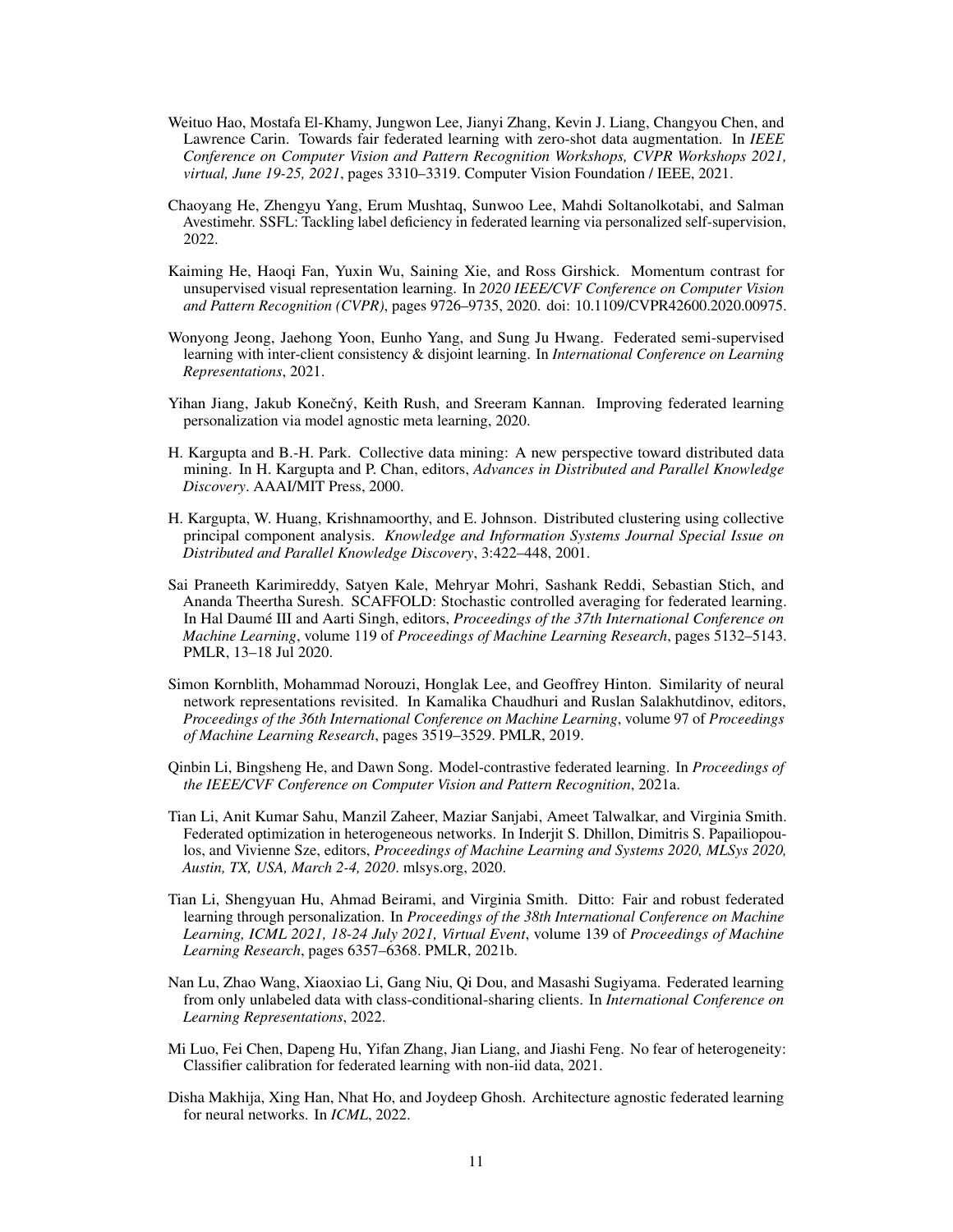- <span id="page-11-4"></span>Brendan McMahan, Eider Moore, Daniel Ramage, Seth Hampson, and Blaise Aguera y Arcas. Communication-Efficient Learning of Deep Networks from Decentralized Data. In Aarti Singh and Jerry Zhu, editors, *Proceedings of the 20th International Conference on Artificial Intelligence and Statistics*, volume 54 of *Proceedings of Machine Learning Research*, pages 1273–1282. PMLR, 20–22 Apr 2017.
- <span id="page-11-2"></span>S. Merugu and J. Ghosh. A distributed learning framework for heterogeneous data sources. In *Proc. KDD*, pages 208–217, 2005.
- <span id="page-11-1"></span>S. Merugu and J. Ghosh. Privacy perserving distributed clustering using generative models. In *Proc. ICDM*, pages 211–218, Nov, 2003.
- <span id="page-11-5"></span>Reese Pathak and Martin J Wainwright. Fedsplit: an algorithmic framework for fast federated optimization. In H. Larochelle, M. Ranzato, R. Hadsell, M. F. Balcan, and H. Lin, editors, *Advances in Neural Information Processing Systems*, volume 33, pages 7057–7066. Curran Associates, Inc., 2020.
- <span id="page-11-11"></span>Felix Sattler, Klaus-Robert Müller, and Wojciech Samek. Clustered federated learning: Modelagnostic distributed multitask optimization under privacy constraints. *IEEE Trans. Neural Networks Learn. Syst.*, 32(8):3710–3722, 2021.
- <span id="page-11-8"></span>Sidak Pal Singh and Martin Jaggi. Model fusion via optimal transport. *Advances in Neural Information Processing Systems*, 33, 2020.
- <span id="page-11-9"></span>Virginia Smith, Chao-Kai Chiang, Maziar Sanjabi, and Ameet S Talwalkar. Federated multi-task learning. In I. Guyon, U. V. Luxburg, S. Bengio, H. Wallach, R. Fergus, S. Vishwanathan, and R. Garnett, editors, *Advances in Neural Information Processing Systems*, volume 30. Curran Associates, Inc., 2017a.
- <span id="page-11-10"></span>Virginia Smith, Chao-Kai Chiang, Maziar Sanjabi, and Ameet S. Talwalkar. Federated multi-task learning. In Isabelle Guyon, Ulrike von Luxburg, Samy Bengio, Hanna M. Wallach, Rob Fergus, S. V. N. Vishwanathan, and Roman Garnett, editors, *Advances in Neural Information Processing Systems 30: Annual Conference on Neural Information Processing Systems 2017, December 4-9, 2017, Long Beach, CA, USA*, pages 4424–4434, 2017b.
- <span id="page-11-0"></span>Yue Tan, Guodong Long, Lu Liu, Tianyi Zhou, Qinghua Lu, Jing Jiang, and Chengqi Zhang. Fedproto: Federated prototype learning across heterogeneous clients. In *AAAI Conference on Artificial Intelligence*, 2022.
- <span id="page-11-6"></span>Hongyi Wang, Mikhail Yurochkin, Yuekai Sun, Dimitris Papailiopoulos, and Yasaman Khazaeni. Federated learning with matched averaging. In *International Conference on Learning Representations*, 2020a.
- <span id="page-11-7"></span>Jianyu Wang, Qinghua Liu, Hao Liang, Gauri Joshi, and H. Vincent Poor. Tackling the objective inconsistency problem in heterogeneous federated optimization. In H. Larochelle, M. Ranzato, R. Hadsell, M. F. Balcan, and H. Lin, editors, *Advances in Neural Information Processing Systems*, volume 33, pages 7611–7623. Curran Associates, Inc., 2020b.
- <span id="page-11-13"></span>Zhirong Wu, Yuanjun Xiong, Stella X. Yu, and Dahua Lin. Unsupervised feature learning via non-parametric instance discrimination. *2018 IEEE/CVF Conference on Computer Vision and Pattern Recognition*, pages 3733–3742, 2018.
- <span id="page-11-14"></span>Xueting Yan, Ishan Misra, Abhinav Gupta, Deepti Ghadiyaram, and Dhruv Mahajan. Clusterfit: Improving generalization of visual representations. In *2020 IEEE/CVF Conference on Computer Vision and Pattern Recognition, CVPR 2020, Seattle, WA, USA, June 13-19, 2020*, pages 6508–6517. Computer Vision Foundation / IEEE, 2020.
- <span id="page-11-3"></span>Hwanjo Yu, Xiaoqian Jiang, and Jaideep Vaidya. Privacy-preserving svm using nonlinear kernels on horizontally partitioned data. In *Proceedings of the 2006 ACM Symposium on Applied Computing*, SAC '06, page 603–610, New York, NY, USA, 2006. Association for Computing Machinery. ISBN 1595931082. doi: 10.1145/1141277.1141415.
- <span id="page-11-12"></span>Tao Yu, Eugene Bagdasaryan, and Vitaly Shmatikov. Salvaging federated learning by local adaptation. *CoRR*, abs/2002.04758, 2020.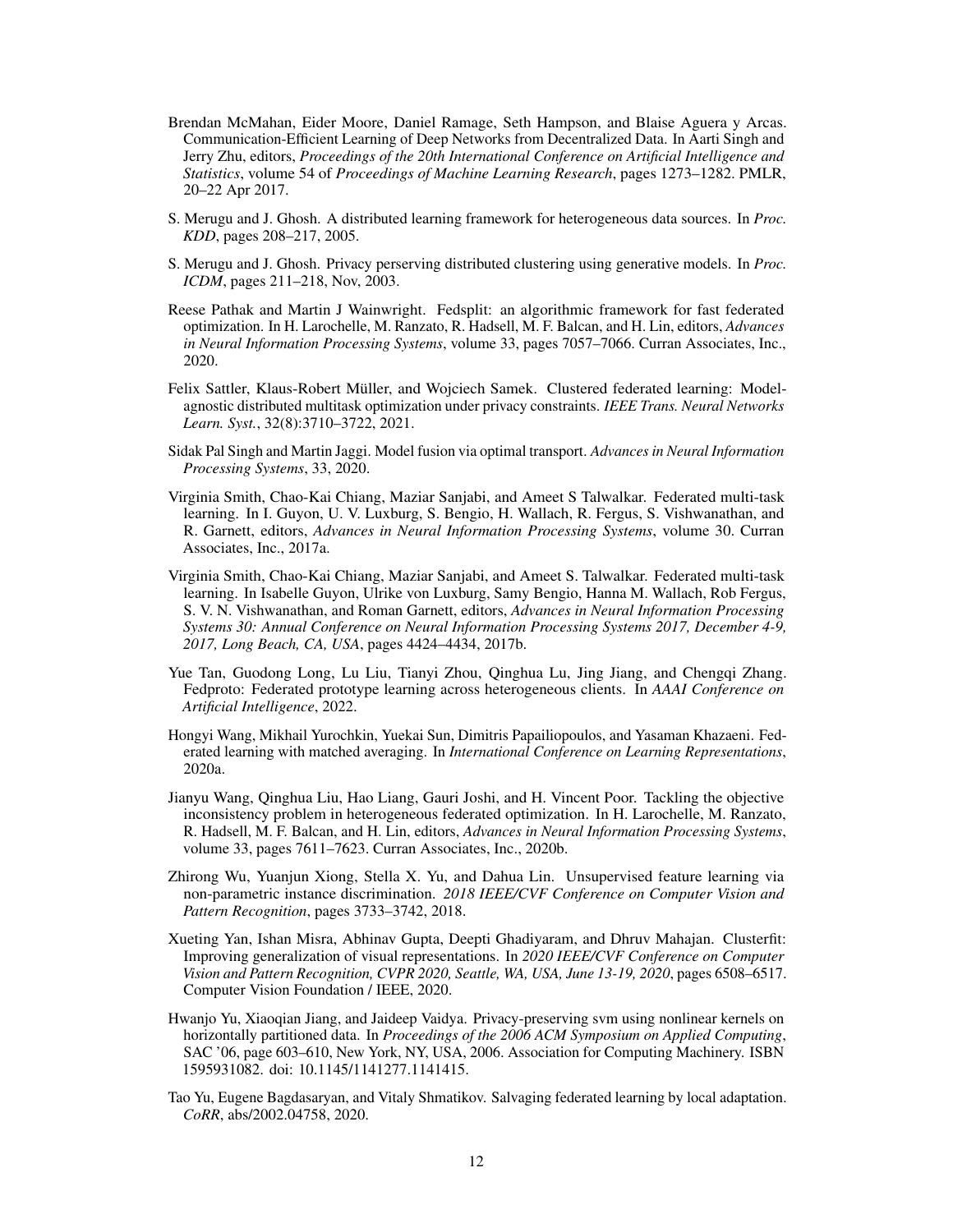- <span id="page-12-4"></span>Mikhail Yurochkin, Mayank Agarwal, Soumya Ghosh, Kristjan Greenewald, Nghia Hoang, and Yasaman Khazaeni. Bayesian nonparametric federated learning of neural networks. In Kamalika Chaudhuri and Ruslan Salakhutdinov, editors, *Proceedings of the 36th International Conference on Machine Learning*, volume 97 of *Proceedings of Machine Learning Research*, pages 7252–7261. PMLR, 2019.
- <span id="page-12-3"></span>Xinwei Zhang, Mingyi Hong, Sairaj Dhople, Wotao Yin, and Yang Liu. Fedpd: A federated learning framework with adaptivity to non-iid data. *IEEE Transactions on Signal Processing*, 69:6055–6070, 2021a. doi: 10.1109/TSP.2021.3115952.
- <span id="page-12-0"></span>Zhengming Zhang, Yaoqing Yang, Zhewei Yao, Yujun Yan, Joseph E Gonzalez, Kannan Ramchandran, and Michael W Mahoney. Improving semi-supervised federated learning by reducing the gradient diversity of models. *IEEE International Conference on Big Data (Big Data)*, 2021b.
- <span id="page-12-1"></span>Weiming Zhuang, Xin Gan, Yonggang Wen, Shuai Zhang, and Shuai Yi. Collaborative unsupervised visual representation learning from decentralized data. *CoRR*, abs/2108.06492, 2021.
- <span id="page-12-2"></span>Weiming Zhuang, Yonggang Wen, and Shuai Zhang. Divergence-aware federated self-supervised learning. In *International Conference on Learning Representations*, 2022.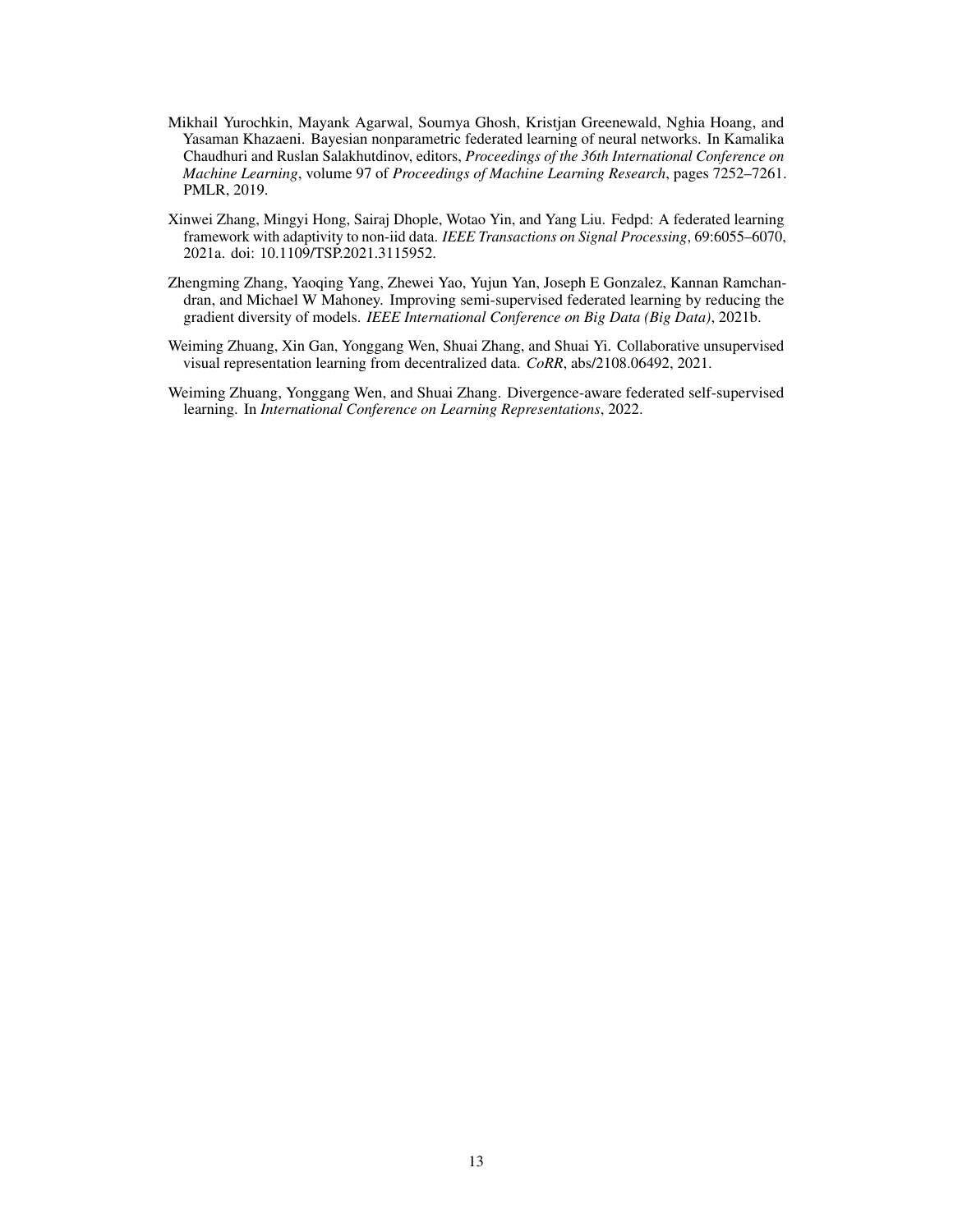## Supplement for "Federated Self-supervised Learning for Heterogeneous Clients"

In this supplementary material, we provide proofs for the key results in the paper in Appendix [A.](#page-13-0)

## <span id="page-13-0"></span>A Proofs

We first provide proof of Lemma [4.5](#page-5-2) in Appendix [A.1.](#page-13-1) Then, the proof of Lemma [4.6](#page-5-3) is given in Appendix [A.2.](#page-13-2)

## <span id="page-13-1"></span>A.1 Proof of Lemma [4.5](#page-5-2)

Let  $\mathcal{L}_E$  denote the loss function after E local epochs. Then, from the Lipschitz smoothness assumption in Assumption [4.1,](#page-4-2) we obtain that

$$
\mathcal{L}_1 \leq \mathcal{L}_0 - \eta [\nabla \mathcal{L}_0^T g_0] + \frac{L_1 \eta^2}{2} [||g_0||^2].
$$

Therefore, we have

$$
\mathbb{E}[\mathcal{L}_1] \leq \mathbb{E}[\mathcal{L}_0] - \eta \mathbb{E}[\nabla \mathcal{L}_0^T g_0] + \frac{L_1 \eta^2}{2} \mathbb{E}[||g_0||^2]
$$
  
\n
$$
= \mathbb{E}[\mathcal{L}_0] - \eta ||\nabla \mathcal{L}_0||^2 + \frac{L_1 \eta^2}{2} \mathbb{E}[||g_0||^2]
$$
  
\n
$$
= \mathbb{E}[\mathcal{L}_0] - \eta ||\nabla \mathcal{L}_0||^2 + \frac{L_1 \eta^2}{2} (Var(g_0) + \mathbb{E}[||g_0||]^2)
$$
  
\n
$$
\leq \mathbb{E}[\mathcal{L}_0] - (\eta - \frac{L_1 \eta^2}{2}) ||\nabla \mathcal{L}_0||^2 + \frac{L_1 \eta^2}{2} \sigma^2.
$$

By summing the above bounds over  $E$  number of local epochs, we find that

$$
\sum_{i=1}^{E} \mathbb{E}[\mathcal{L}_i] \leq \sum_{i=0}^{E-1} \mathbb{E}[\mathcal{L}_i] - (\eta - \frac{L_1 \eta^2}{2}) \sum_{i=0}^{E-1} ||\nabla \mathcal{L}_i||^2 + \frac{L_1 E \eta^2}{2} \sigma^2
$$

$$
\mathbb{E}[\mathcal{L}_E] \leq \mathcal{L}_0 - (\eta - \frac{L_1 \eta^2}{2}) \sum_{i=0}^{E-1} ||\nabla \mathcal{L}_i||^2 + \frac{L_1 E \eta^2}{2} \sigma^2.
$$

Therefore, if  $\eta < \frac{2(\sum_{i=0}^{E-1} ||\nabla \mathcal{L}_i||^2)}{e^{-\sum_{i=0}^{E-1} ||\nabla \mathcal{L}_i||^2}}$  $\frac{\mathcal{L}_{\{X_i=0\}}\left|\left|\nabla \mathcal{L}_i\right|\right|}{L_1\left(\sum_{i=0}^{E-1}\left|\left|\nabla \mathcal{L}_i\right|\right|^2 + E\sigma^2\right)},$  we obtain  $\mathcal{L}_E \leq \mathcal{L}_0$  and the local loss reduces after  $E$  local epochs. As a consequence, we obtain the conclusion of the lemma.

## <span id="page-13-2"></span>A.2 Proof of Lemma [4.6](#page-5-3)

For any arbitrary client after the global representation update step, if the loss function gets modified to  $\mathcal{L}_{E'}$  from  $\mathcal{L}_E$ , we have

$$
\mathcal{L}_{E'} = \mathcal{L}_E + \mathcal{L}_{E'} - \mathcal{L}_E,
$$
  
= 
$$
\mathcal{L}_E + \mu \bigg( d(.; t) - d(.; t - 1) \bigg).
$$

As for client i,  $d(.;t) =$  Linear-CKA( $K_i(t)$ ,  $\bar{K}(t)$ ), we have,

$$
\mathcal{L}_{E'} = \mathcal{L}_E + \mu \bigg( \text{Linear-CKA}(K_i(t), \bar{K}(t)) - \text{Linear-CKA}(K_i(t), \bar{K}(t-1)) \bigg).
$$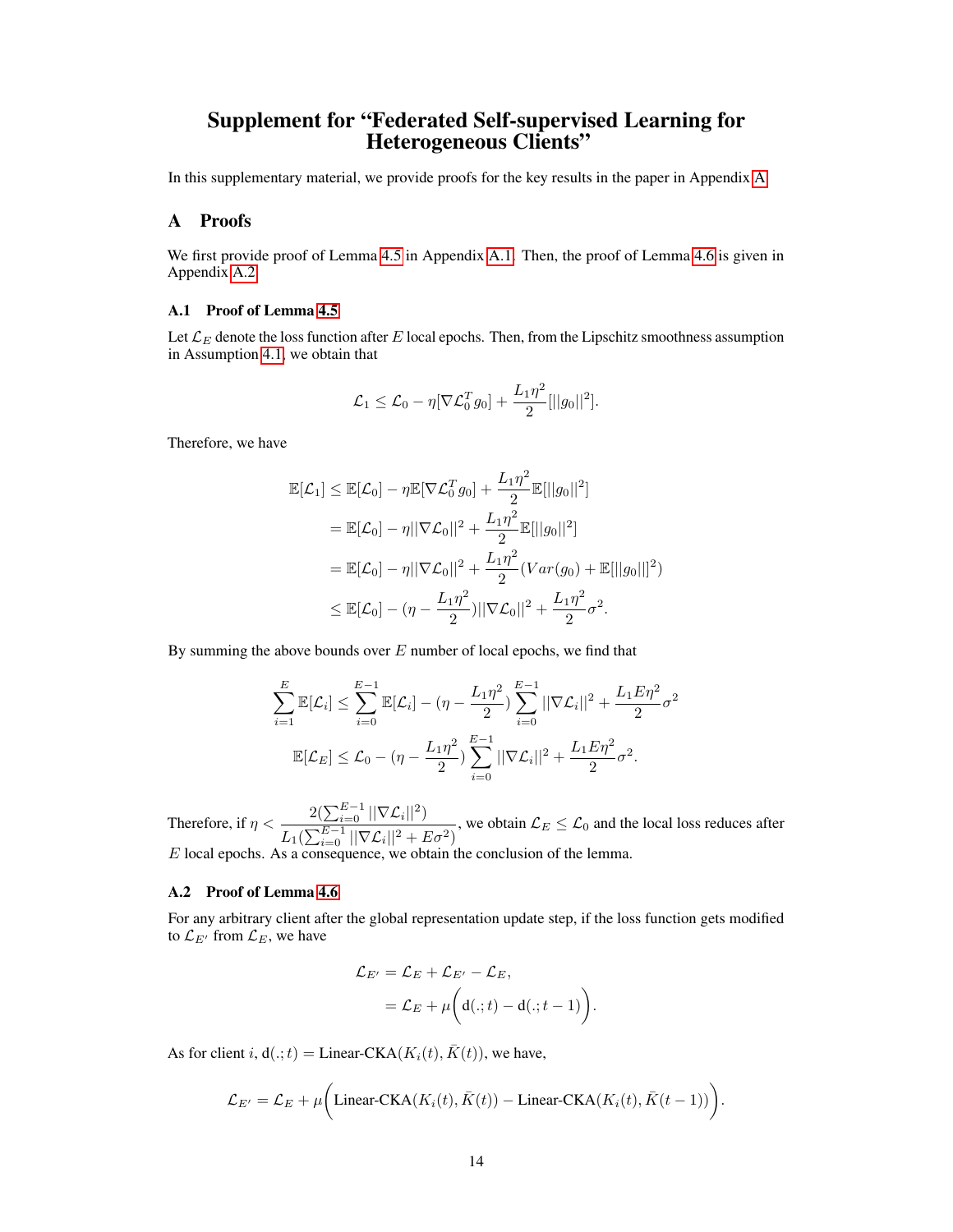Since this holds for all clients, we drop the client index  $i$  going forward and obtain that

$$
\mathcal{L}_{E'} = \mathcal{L}_{E} + \mu \Big( \text{trace}(K(t)\bar{K}(t)) - \text{trace}(K(t)\bar{K}(t-1)) \Big) \n= \mathcal{L}_{E} + \mu \Big( \text{trace}(K(t)(\bar{K}(t) - \bar{K}(t-1))) \Big) \n= \mathcal{L}_{E} + \mu \Big( \text{trace}(K(t)(\sum_{k=1}^{N} w_{k}K_{k}(t) - \sum_{k=1}^{N} w_{k}K_{k}(t-1)) \Big) \n= \mathcal{L}_{E} + \mu \Big( \sum_{i=1}^{L} \sum_{j=1}^{L} (K(t)_{i,j} (\sum_{k=1}^{N} w_{k}K_{k}(t)_{i,j} - \sum_{k=1}^{N} w_{k}K_{k}(t-1)_{i,j}) \Big) \n= \mathcal{L}_{E} + \mu \Big( \sum_{k=1}^{N} w_{k} (\sum_{i=1}^{L} \sum_{j=1}^{L} K(t)_{i,j} (K_{k}(t)_{i,j} - K_{k}(t-1)_{i,j})) \Big) \n= \mathcal{L}_{E} + \mu \Big( \sum_{k=1}^{N} w_{k} (\sum_{i=1}^{L} \sum_{j=1}^{L} K(t)_{i,j} (\Phi_{k}(x_{i}; \mathcal{W}_{k}^{t}).\Phi_{k}(x_{j}; \mathcal{W}_{k}^{t}) - \Phi_{k}(x_{i}; \mathcal{W}_{k}^{t-1}).\Phi_{k}(x_{j}; \mathcal{W}_{k}^{t-1})) \Big).
$$

Given the above equations, we find that

$$
\mathcal{L}_{E'} = \mathcal{L}_E + \mu \sum_{k=1}^{N} w_k \sum_{i=1}^{L} \sum_{j=1}^{L} K(t)_{i,j} \bigg( \Phi_k(x_i; \mathcal{W}_k^t) (\Phi_k(x_j; \mathcal{W}_k^t) - \Phi_k(x_j; \mathcal{W}_k^{t-1})) + \Phi_k(x_j; \mathcal{W}_k^{t-1}) (\Phi_k(x_i; \mathcal{W}_k^t) - \Phi_k(x_i; \mathcal{W}_k^{t-1})). \bigg)
$$

Taking norm on both the sides, we get

$$
||\mathcal{L}_{E'}|| = \left||\mathcal{L}_{E} + \mu \sum_{k=1}^{N} w_{k} \sum_{i=1}^{L} \sum_{j=1}^{L} K(t)_{i,j} \left( \Phi_{k}(x_{i}; \mathcal{W}_{k}^{t}) (\Phi_{k}(x_{j}; \mathcal{W}_{k}^{t}) - \Phi_{k}(x_{j}; \mathcal{W}_{k}^{t-1})) \right) \right. \\
\left. + \Phi_{k}(x_{j}; \mathcal{W}_{k}^{t-1}) (\Phi_{k}(x_{i}; \mathcal{W}_{k}^{t}) - \Phi_{k}(x_{i}; \mathcal{W}_{k}^{t-1})) \right) \left|| \right.
$$
\n
$$
\leq ||\mathcal{L}_{E}|| + \mu \left|| \sum_{k=1}^{N} w_{k} \sum_{i=1}^{L} \sum_{j=1}^{L} K(t)_{i,j} \left( \Phi_{k}(x_{i}; \mathcal{W}_{k}^{t}) (\Phi_{k}(x_{j}; \mathcal{W}_{k}^{t}) - \Phi_{k}(x_{j}; \mathcal{W}_{k}^{t-1})) \right) \right. \\
\left. + \Phi_{k}(x_{j}; \mathcal{W}_{k}^{t-1}) (\Phi_{k}(x_{i}; \mathcal{W}_{k}^{t}) - \Phi_{k}(x_{i}; \mathcal{W}_{k}^{t-1})) \right) \left|| \right.
$$
\n
$$
\leq \mathcal{L}_{E} + \mu \sum_{k=1}^{N} w_{k} \sum_{i=1}^{L} \sum_{j=1}^{L} ||K(t)_{i,j}|| \left( ||\Phi_{k}(x_{i}; \mathcal{W}_{k}^{t}) (\Phi_{k}(x_{j}; \mathcal{W}_{k}^{t}) - \Phi_{k}(x_{j}; \mathcal{W}_{k}^{t-1})) \right. \\
\left. + \Phi_{k}(x_{j}; \mathcal{W}_{k}^{t-1}) (\Phi_{k}(x_{i}; \mathcal{W}_{k}^{t}) - \Phi_{k}(x_{i}; \mathcal{W}_{k}^{t-1})) || \right)
$$
\n
$$
\leq \mathcal{L}_{E} + \mu \sum_{k=1}^{N} w_{k} \sum_{i=1}^{L} \sum_{j=1}^{L} ||K(t)_{i,j}|| \left( ||\Phi_{k}(x_{i}; \mathcal{W}_{k}^{t})||.||(\Phi_{k}(x_{j}; \mathcal{W}_{k}^{t}) - \
$$